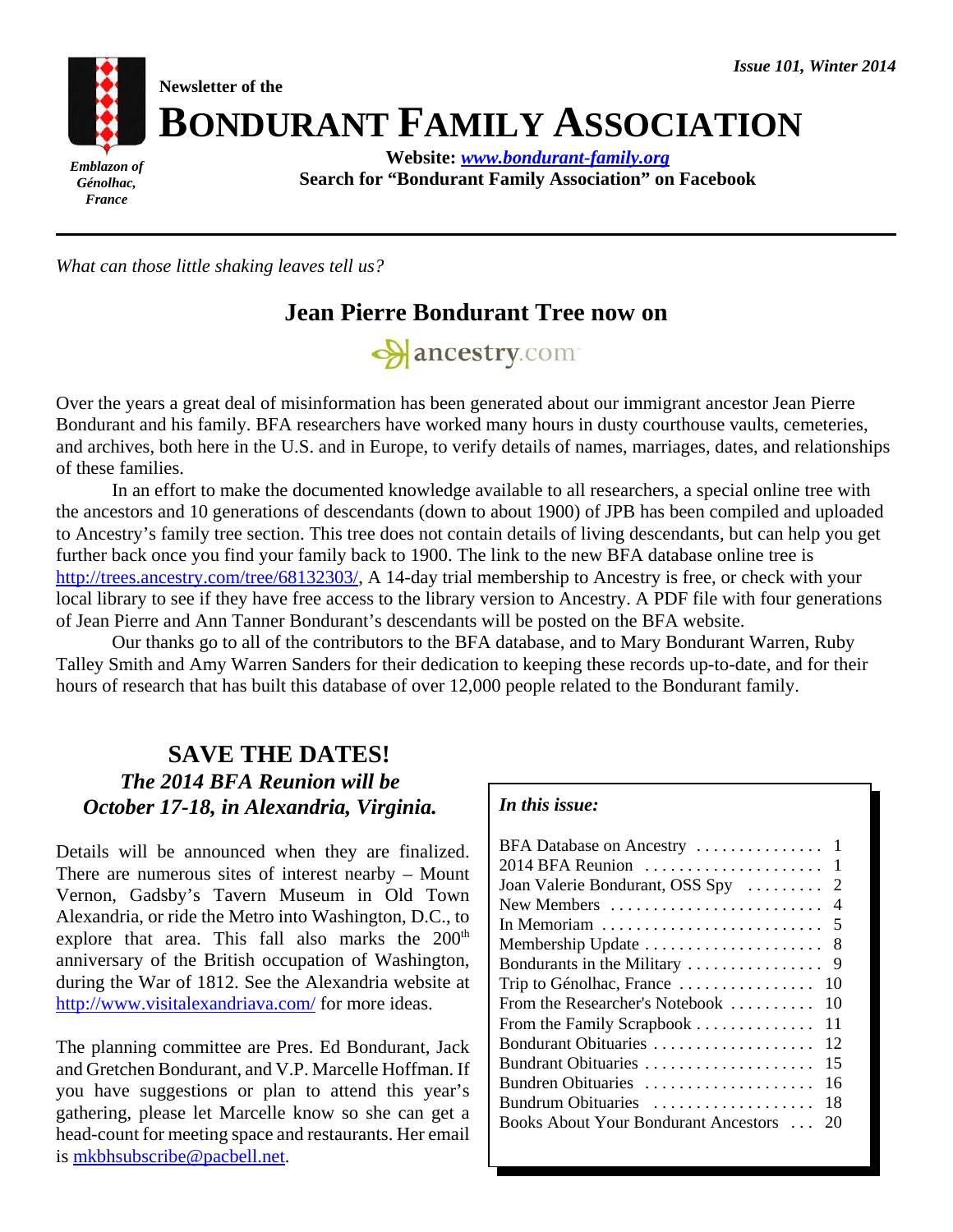

*Joan Valerie Bondurant from Sketches of India*

## *Through the Transom into India: The Joan Valerie Bondurant Story* by David W. Bondurant

*I was asked to write an article for the newsletter and website on her life since she was a cousin of my father, William G. Bondurant. More recently I presented a presentation on her life at the BFA Annual Meeting in Chandler in November 2013. Here is a summary of my presentation.*

Joan Valerie Bondurant was born Dec. 16, 1918, the daughter of Price and Minnie (McGee) Bondurant of Great Bend, KS. Price Bondurant was eldest son of James David Bondurant, my great grandfather, who lived in Downing and Kirksville, MO. James David was descended from Jean Pierre Bondurant through the John, Darby, David, David Garrett Bondurant line.



*The James David Bondurant family at his house in Kirksville, MO. Price and Minnie are on left end of second row. My grandfather, William Pearl Bondurant, is shown with my grandmother in the middle of the back row*

Price and Minnie moved to Great Bend, KS where they raised their family. In December 1941, Joan was attending the University of Michigan as a Political Science major when the attack on Pearl Harbor occurred. On graduation, she enrolled in a Crash Course in Japanese with a desire to become involved with the war effort. During the language course, Joan met Maureen Patterson, a sophomore who was also taking the course. The pair of women became sufficiently fluent in Japanese to do short translations. They contacted a former professor, Dr. Robert Hall (Colonel Hall) who was working in San Francisco for the Office of Special Services (OSS) Foreign Nationalities Branch. By 1942, Joan & Maureen were working for the OSS in Research & Analysis (R&A) in San Francisco performing analysis of Japanese photos and documents taken from Japanese immigrants who had been detained during the war.



*Joan Bondurant and Maureen Patterson from Sketches of India*

In January 1943, William Philips, former head of OSS London, was sent to New Delhi, India to negotiate a peaceful solution to the growing Indian conflict with Britain and to establish the first OSS office in India. The first permanent mission in India was established but the British resisted further expansion of our presence there. General Donovan, founder & head of the OSS, then met with Brig. Cawthorne, head of British military intelligence for the Indian army. General Donovan said, "If he didn't let OSS in the door, we would come in through the transom." Under this threat of covert action, Britain allowed establishment of the OSS office in New Delhi by August 1943, reporting to Lord Mountbatten, British commander in the area. By that time, Mohandas Gandhi and leaders of the Indian National Congress were launching the *Quit India* movement, calling for mass civil disobedience if Britain didn't leave.

In January 1944, the first R&A unit was established in New Delhi. In May 1944, Joan Bondurant & Maureen Patterson departed Port Seattle and arrived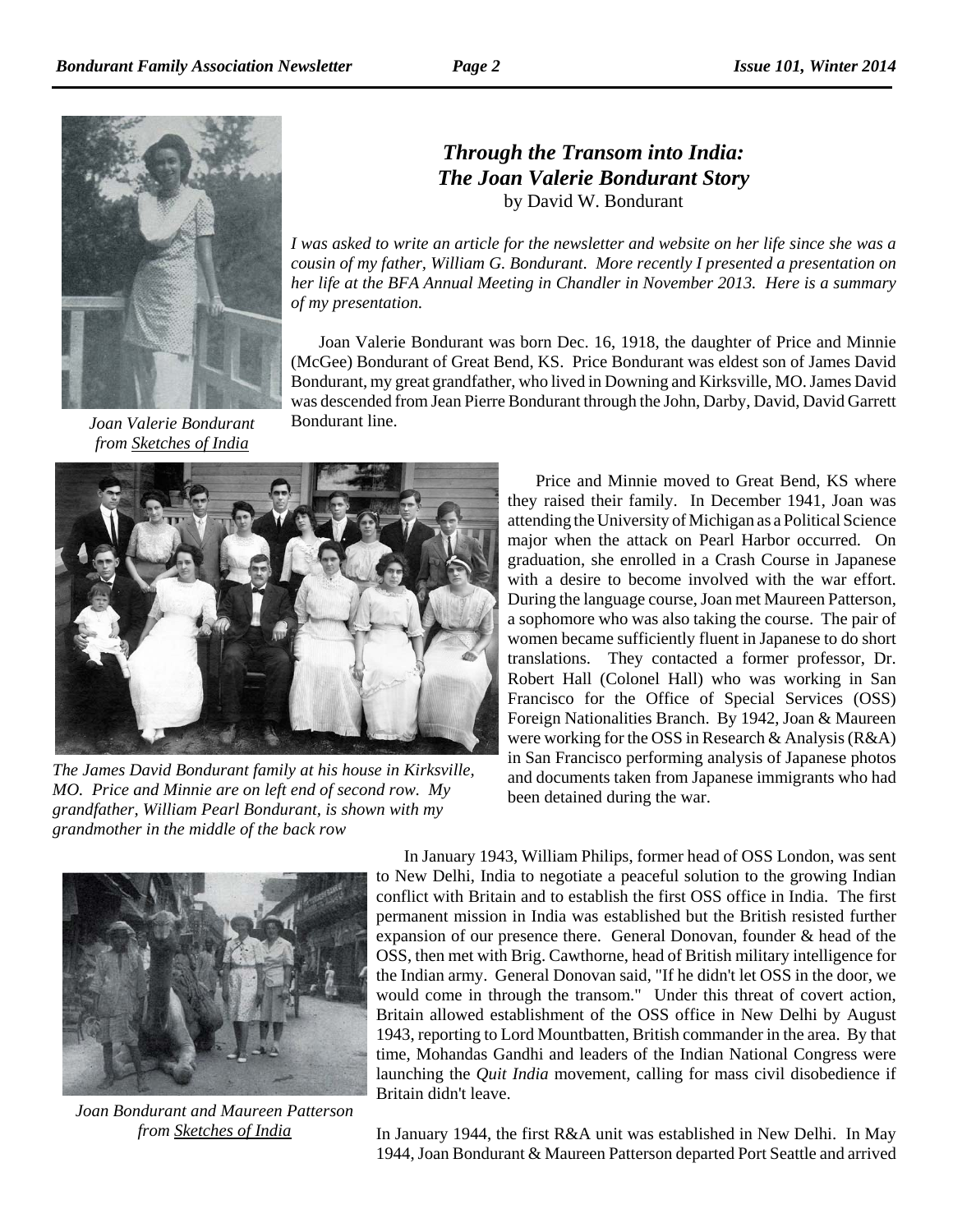in India to process Japanese materials captured in Burma. In December 1994, Joseph Coolidge, head of R&A India, received *sub rosa* orders to begin spying on the Indian political situation. Starting in January 1945, Bondurant & Patterson are told to meet as many important Indians as possible without raising British awareness.

The girls moved into a large bungalow with spacious living, dining, and bedrooms along with gardens and 7 servants that was much larger than normal OSS quarters. They began to host small social gatherings with a diverse class of Indians, attend dances at the Imperial Hotel, dinners at restaurants and elegant homes. They met maharajahs, journalists, government functionaries, left wing & non-Congress political leaders and emerging industrialists. They were invited to the Chelmsford Club, established for the Indian non-British elite. They also met with Muslin League leaders pushing to establish Pakistan.

The girls were also monitoring broadcasts from Japanese-occupied Singapore by Subhas Chandra Bose, an Indian Nationalist, and passing this information on to their Indian friends. Patterson was invited to attend the conference at Simla called by the British to consider transfer of power to the Indians. Patterson was introduced to Dr. B.C. Roy, Gandhi's personal physician, Nehru, and many other Indian leaders. The women were the only women in OSS granted audience with Gandhi after the war.

After the war, Joan Bondurant wrote *Sketches of India*, a first American look at the Indian Culture. She receives a Doctorate in Political Science at the University of California Berkeley in 1952 where she was Professor of International Studies. She wrote *Conquest of Violence: The Gandhian Philosophy of Conflict* in 1958, a widely read book on Gandhi politics. Later in life, she also taught at the University of the Pacific in Stockton, CA before retiring to Tucson, AZ.



*Mingling with Indian Society from Sketches of India*

**Note from David:** I would like to acknowledge the book *Sisterhood of Spies: The Women of the OSS* by Elizabeth P. McIntosh that I found in the bookstore of the International Spy Museum in Washington DC, which provided much of the detail on Joan Bondurant's activities in India. The pictures of Joan and Maureen shown here come from Joan Bondurant's book, *Sketches of India*. You should also consider reading Joan's book, *Conquest of Violence*.

### **Joan Bondurant – spy, authority on Gandhi**

by Chuck Squatriglia, published in the *San Francisco Chronicle*, Sept 6, 2006 online at *http://www.sfgate.com/bayarea/article/Joan-Bondurant-spy-authority-on-Gandhi-2551226.php* 

Joan Valerie Bondurant was a spy during World War II, a musician with a knack for language who so thoroughly mastered Japanese that she translated and analyzed military intelligence for the Office of Strategic Services. So it is perhaps ironic that someone who contributed to the crushing military defeat of Japan not only became an authority on Mohandas Gandhi and his philosophy of nonviolence, but wrote a seminal text on the subject.

Professor Bondurant, who retired 33 years ago after a long career at UC Berkeley and University of the Pacific in Stockton, died Sept. 12 [2006] in a hospital in Tucson. She was 87 and had for several decades suffered from poor health. In retirement, Professor Bondurant remained an inquisitive scholar and was writing another book when she died. A talented pianist born in Great Bend, Kan., she studied music at the University of Michigan. But when the United States entered World War II shortly after she graduated, she was overwhelmed by the patriotism that swept the country and wanted to do her part, friends said.

Believing that those with an ear for music have an ear for language, she tried to enroll in a Japanese language course at the University of Michigan but was rejected because the program did not accept women. Undeterred, she sat outside the classroom day after day until she was admitted. She proved to be a skilled linguist -- she would learn Hindi years later -- and was recruited by the Office of Strategic Services, a precursor to the Central Intelligence Agency. She was stationed in San Francisco for one year, then dispatched to India.

There she translated and analyzed decrypted Japanese military messages and other documents. Friends were quick to note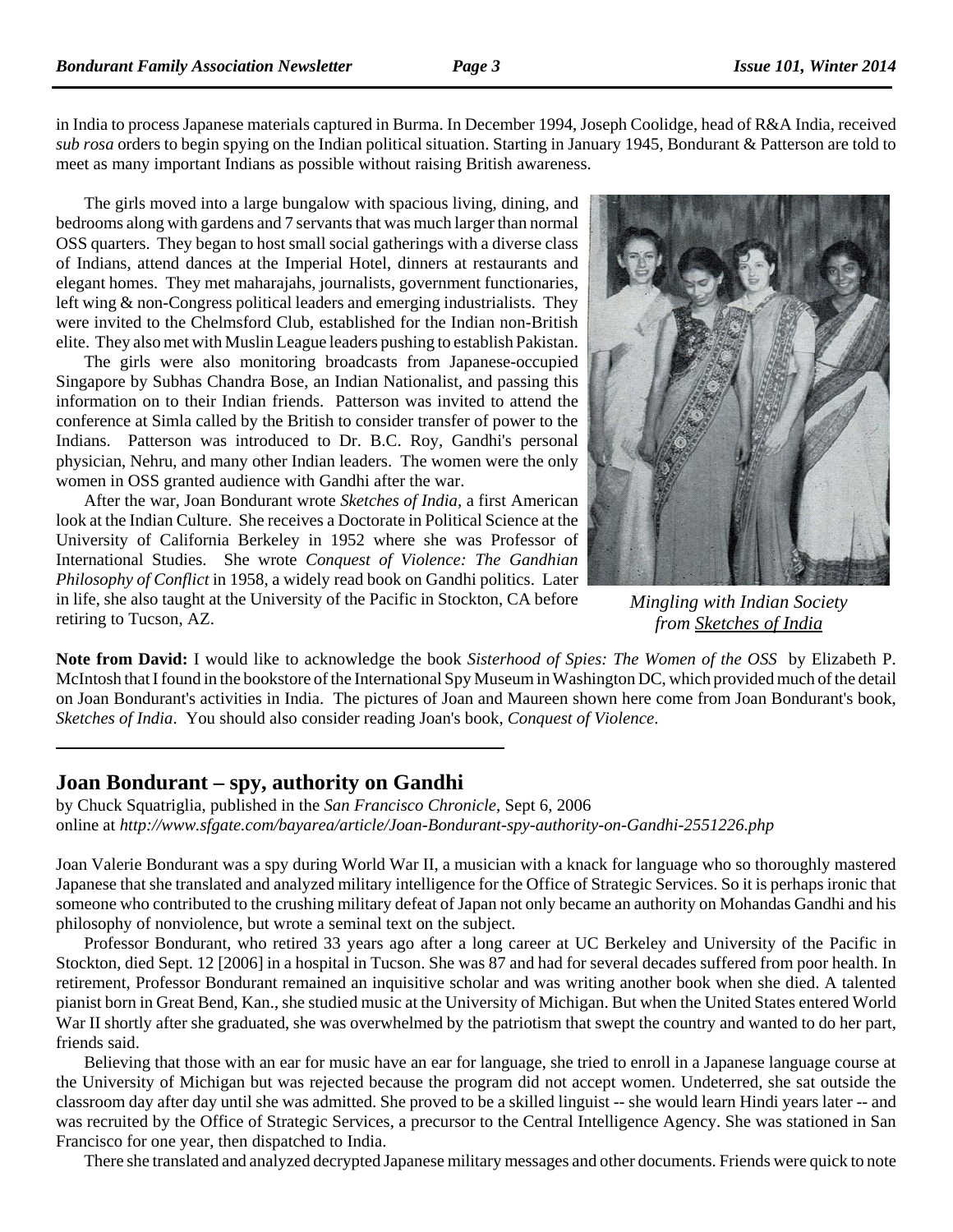that she was not a femme fatale in the vein of Mata Hari. "She wasn't planting bombs and killing people," said Paul Wallace, a political science professor at the University of Missouri and friend of Professor Bondurant since the 1950s. "She was working with documents."

Nevertheless, her photo appears in the gift shop of the International Spy Museum in Washington, and her story has been featured in the International Journal of Intelligence and Counterintelligence.

Professor Bondurant -- a woman so reserved friends said she could be called shy -- rarely discussed her work with the OSS. But her time in India charted the course she would follow for the rest of her life and so profoundly changed who she was that she would ultimately regret having lived there. In India, she met Gandhi and grew fascinated by *satyagraha*, the philosophy of nonviolent resistance. The word is taken from the Sanskrit *satya*, which means truth, and *agraha*, which describes an effort or endeavor.

Professor Bondurant became convinced of its effectiveness when its disciples quelled a violent riot between Muslims and Sikhs. "That was the life-changing event for her," said Ernest Goldsmith, a San Francisco Superior Court judge who studied political science under Professor Bondurant at Berkeley and kept in touch with her over the years. "She saw people being killed outside her window, and to see people use what they described as moral force to affect a political outcome was very powerful."

She became enamored of India and returned often, eventually being "adopted" by a family, said Edna Cardish, Professor Bondurant's friend and caretaker for 19 years. "She loved India," Cardish said. "She felt she was as much Indian as American."

She returned to America in 1948 and enrolled at UC Berkeley, where she earned a doctorate in political science in 1952. She would remain teaching at Cal until 1970, when she accepted a position at University of the Pacific. UC published Professor Bondurant's most famous book, *Conquest of Violence: The Gandhian Philosophy of Conflict*, in 1958. The book, which remains in print, was the first to explain Gandhi's philosophy and tactics to a Western audience. It is widely considered second only to Gandhi's autobiography as the most authoritative text on the subject.

Professor Bondurant went on to write several articles and books, including *Sketches of India*, a memoir published last year. When she died, she was writing a book about nonviolent tactics in Burma's independence movement. Although she loved India, her time there exacted a heavy price. She contracted an infection that destroyed her pancreas and spleen.

A strong young woman with a taste for adventure was left chronically weak and occasionally in pain, a condition that would endure for the rest of her life. Yet she rarely complained -- until she was admitted to the hospital for the last time.

"She said she was sorry that she ever went to India," Cardish said. "It was because her life had changed so much. She suffered 50 years of sickness because of it."

Professor Bondurant left no immediate relatives.

 $-$  end  $-$ 

## *Welcome New Members*

We would like to welcome Jim R. Bondurant and Sandra Kay Bondurant Dike to BFA. The information from their lineage sheets has been added to the BFA database.

**Sandra Kay Bondurant Dike** is the daughter of John Marley Bondurant and Margaret Green Bondurant. She married 1<sup>st</sup> Carl Daniel Graves and had two children: Carl and Hazel Graves; she married 2nd Harry Preston Dike and has two children, Ernest and Elizabeth Dike. She descends from Jean Pierre Bondurant through Dr. Joseph Bondurant.

**Jim R. Bondurant** is the son of Oscar Joe Bondurant and Cletta M. Pasley Bondurant of Springer, OK. He and wife Deborah Lynn Butler Bondurant have two children, Jason Ray Bondurant and Jennifer Sue Bondurant.

#### *BFA Officers for 2014-2015*

| President <sup>.</sup>        | Ed Bondurant               |
|-------------------------------|----------------------------|
| Vice-President:               | Marcelle Bondurant Hoffman |
| Secretary:                    |                            |
| Treasurer:                    | Amy Warren Sanders         |
| Email texasnana@gmail.com     |                            |
| Webmaster:                    | David Bondurant            |
| www.bondurant-family.org      |                            |
| Newsletter:                   | Eve & Rick Mayes           |
| Email: ebmayes@windstream.net |                            |
| Genealogists:                 | Mary Bondurant Warren,     |
|                               | <b>Ruby Talley Smith</b>   |
|                               |                            |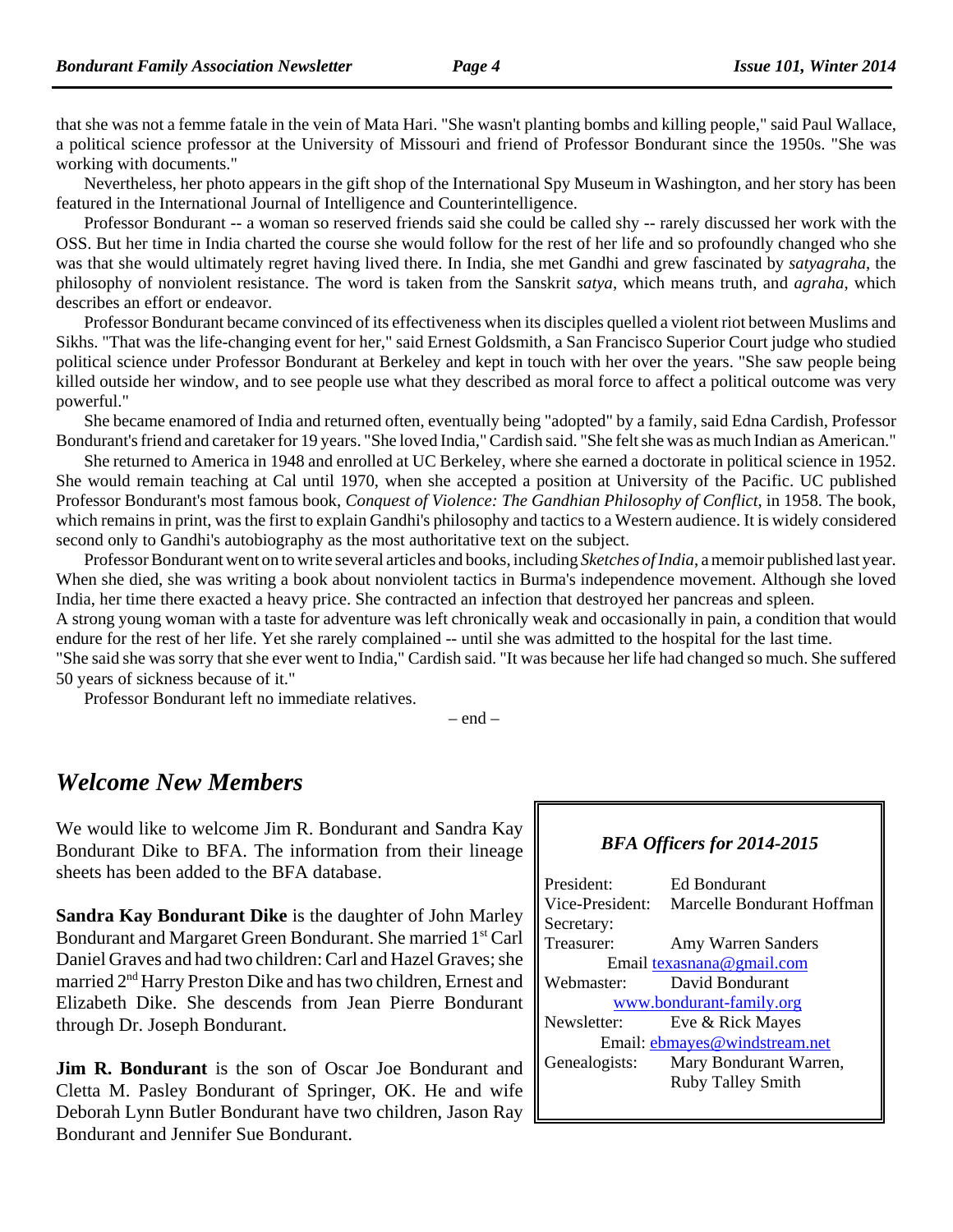# In Memoriam

*Saying Farewell to Our Cousins and BFA Members*

#### **Judge James Elliott (Jim) Bondurant (1929-2013)**



James Elliott "Jim" Bondurant, 84, of Union City, Tenn., formerly of Hodgenville, passed away Thursday, Dec. 26, 2013, at Union City Baptist Memorial Hospital. He was born Oct. 19, 1929, to James Willie and Zula Powell Bondurant. He grew up in Brandenburg and graduated from Meade County High School in 1948. From childhood on, Jim was a hard worker and held many jobs during his early years in Meade County, including milking cows at a dairy before and after school every day, working on a barge on the Ohio River and helping hang wallpaper. His favorite job was driving his granddaddy, James Henry Bondurant, around the area beginning at about age 13.

In 1952, he married Katherine "Kaye" Keyes of Lexington and they started a family with the births of their two children, Jane Elizabeth and James Bourbon Bondurant.

Bondurant worked in the banking field then began a full-time practice of law in Hodgenville in 1962. He was elected as state representative in 1963 and during his second term worked diligently to pass the Kentucky Civil Rights Act which gave every Kentuckian the right to attend school, eat at

restaurants, stay in motels and enjoy other civil rights regardless of their color, creed, race or religion.

In 1964, he and others chartered a new bank in Elizabethtown, originally called Citizens Bank of Elizabethtown which now is First Citizens Bank. He was on the bank's board of directors for 45 years, serving as chairman of the board for many of those years. He served on LaRue County Fair Board, was attorney for LaRue County Board of Education and was active in Hodgenville United Methodist Church and the Democratic Party. He also served on the board of directors of Methodist Evangelical Hospital then after its merger, on the board of Norton Hospital, where he chaired the ethics committee.

In 1985, he was elected District Judge for Hart and LaRue counties and continued in this position until his retirement. In January 2000, the Chief Justice of the Kentucky Supreme Court appointed him as the first senior judge in Kentucky. As senior judge, he held court throughout the state and served on various courts including district courts, circuit courts, probate courts and the Kentucky Court of Appeals.

One of his most rewarding positions was as chairman of the board of trustees for Lindsey Wilson College in Columbia, where he contributed greatly to its operations and expansion. He joined its board in 1979 and held many positions until his recent illness. The college awarded Bondurant an honorary doctorate degree for his services as well as a distinguished service award.

Upon retirement, he and Kaye moved to Union City, Tenn., where he enjoyed spending time with his children, grandchildren and great-grandchildren. He was preceded in death by his parents; a sister, Peggy Penas; and a brother, Joe Bondurant. He is survived by his wife, Kaye Bondurant; a daughter, Jane Bondurant; a son, Jim Bondurant and his wife, Mary Nita; a grandson, Dylan Bondurant and his wife, Courtney; a granddaughter, Katie Creech and her husband, Jeremy; four greatgrandchildren, Rylan Ali and Bo Bondurant and Charlie and Hattie Grace Creech; and three sisters, Alice Scott, Mary Jones and Eleanor Newman.

The funeral was held at 11 a.m. Saturday, Dec. 28, in the upper courtroom of the LaRue County Courthouse with the Rev. Rachel Marshall officiating. Burial followed in Red Hill Cemetery.

Published in *The News-Enterprise* on Dec. 27, 2013, from the digital archives on www.GenealogyBank.com.

### **John Furniss Bondurant (1913-2013)**

Mr. John Furniss Bondurant, age 100, passed away on Saturday, December 21, 2013 at Mississippi Baptist Medical Center in Jackson after a short illness.



John Furniss Bondurant was born in Selma, Alabama, on September 15, 1913. He was the second born child of "surprise" twins born to Sidney Morgan Bondurant and his wife Sadie Kendrick Bondurant. His father was not prepared for a name for two sons so when he was asked for a name he named him for the doctor who delivered him, Dr. John Furniss. His childhood was spent in Marion Junction, Alabama, and later he went to live with relatives in Marion, Alabama, after the death of his mother from influenza. After finishing high school in Marion, where he played on the state championship basketball team, and was President of the Senior class, he went on to Alabama Polytechnic Institute (known today as Auburn University) where he worked a night shift in a factory

and went to class during the day. He received a Bachelor of Science degree in business there in 1935

and went to work initially for the Firestone Tire Company and then later for GMAC.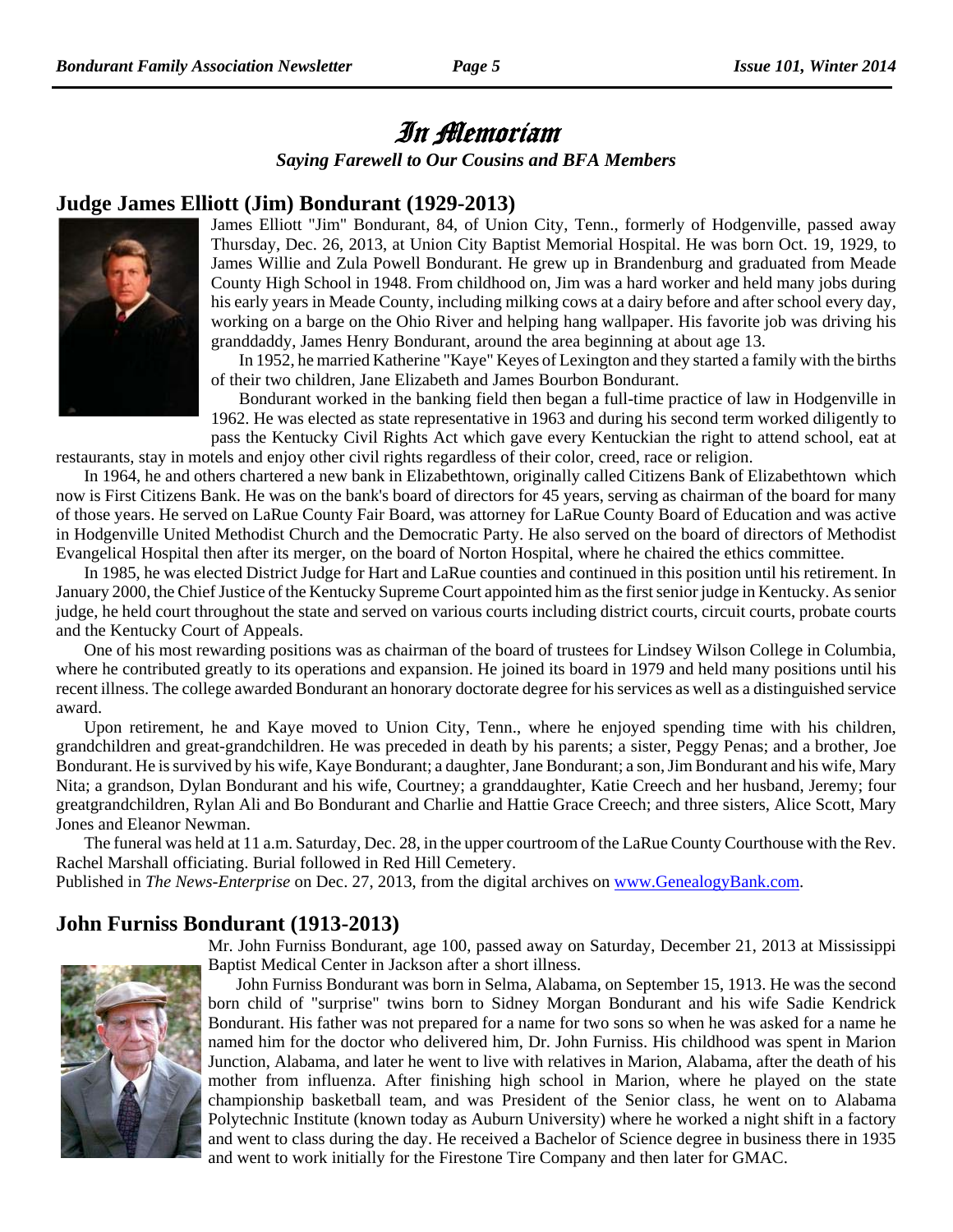His territory for GMAC included several counties in Mississippi and required a significant amount of travel. While staying at the Southern Hotel in Forest, Mississippi, he met Miss Iva Dee Wiggins of Philadelphia, Mississippi. As World War II raged in Europe he felt that is was only a matter of time before America would become involved and he enlisted in the Vicksburg unit of the Mississippi National Guard as a private. The Guard was soon called up for a year of "active duty for training" and he knew he could not support a wife on the pay of a private. However, in a few months he was promoted to 2nd Lieutenant and with the increase in pay he proposed to Iva Dee Wiggins and they were soon married. The National Guard training was scheduled to end in late December of 1941 but the events of December 7, 1941, changed that.

After more military training he deployed to the South Pacific where he served on several islands as an infantry officer. He received the Combat Infantryman's Badge and the Bronze Star "for meritorious service in combat against enemy forces." He was injured during the fighting on the Philippine island of Mindanao and was returned to the United States on a hospital ship just a few weeks before the Japanese surrender.

He was released from active duty in 1945 and went to work with the Lee Corporation of Forest, Mississippi, as the manager of the Chevrolet dealership in Morton, Mississippi, where he and his family lived. In 1956 he moved to Forest where he founded Automotive Wholesale Company. He was engaged in the wholesale auto parts business and was active in civic affairs and in the Forest United Methodist Church. He served the church for many years as the chairman of the Finance Committee and after his retirement from business he continued to work in the church office, organize trips for senior citizens, and stay involved in community affairs. His work in the community was recognized by the Forest Chamber of Commerce when he and Iva Dee were named "Citizens of the Year."

Because of declining health and a desire to be closer to family members he moved to Ridgeland, Mississippi, in 2013. It is reflective of his life that among his last words on his last day in this life he was thanking Jesus for his many blessings in life. He is survived and deeply missed by his wife of seventy-two years, Iva Dee Bondurant; two sons, Dr. Sidney Bondurant of Madison, Mississippi, and Si Morgan Bondurant of Jackson, Mississippi; grandchildren, Morgan F. Bondurant, John Thomas Bondurant, Alexander Lee Bondurant and Leigh Lorraine Nalty Bondurant; one great-granddaughter, Ava Catherine; one great-grandson, Sidney Morgan; one nephew and seven nieces. He is also survived and missed by his beloved sisters-in-law, Doris Mowrey of Forest and Mary Ann Rector of Morton. His twin brother died in infancy and two other brothers and one sister predeceased him.

The funeral service was held Monday, December 23, 2013 at 11 am Forest United Methodist Church, with interment in the Eastern Cemetery, Forest, MS. From the obituaries on the www.ottleefuneralhome.com website.

#### **Clinton Perle (Clint) Bondurant Jr. (1953-2014)**



SSgt. Clinton Bondurant, Jr., 61, of Senoia, Georgia passed away Thursday, February 6, 2014 at Piedmont Fayette Hospital. He was born January 11, 1953 in Los Angeles, California the son of the late Mr. Clinton Bondurant, Sr. and the late Mrs. Sally Frances Kipp Bondurant. He married Charolette Elaine Otwell on June 4, 1977 in Douglasville. He was a Retired Veteran, earning the rank of Staff Sergeant, with the United States Army. He served our country during Desert Storm and retired with 20 years of military service. He was a member of New Hope Baptist Church, South Campus. He was a coin collector and loved history of all kinds, but especially military history. He was actively involved in the Bondurant Family Association, a family genealogy group.

In addition to his parents, he was preceded in death by a brother, Michael Bondurant. He is survived by his wife of 36 years, Charolette Elaine Otwell Bondurant of Senoia; three sons and a daughter-in-law, Kyle Bondurant of Orlando, FL, Jeremy Bondurant of Senoia, and Troy and Julie Bondurant of Newnan; four sisters and brothers-in-law, Betty Bondurant, Gayle and Ken Mock, and Jane Bondurant all of Crawfordville, FL and Alice and Louie Kelley of Locust Grove; three grandchildren, Abby, Eli, and Daphne; several nieces and nephews.

A Memorial Service was conducted Sunday, February 9, 2014 at 3:00 PM at the Chapel of Jones-Wynn Funeral Home in Douglasville with LTC (RET) Charles Raines, Rev. Don Otwell, and Rev. Rodney Otwell officiating, followed by inurnment at Beulah Baptist Church

Cemetery with Full Military Honors provided by the United States Army Honor Guard. In lieu of flowers, Memorial Contributions in memory of Mr. Bondurant may be made to the Wounded Warriors Project, PO Box 758517, Topeka, Kansas 66675. Messages of condolence may be sent to the family at www.jones-wynn.com. Jones-Wynn Funeral Home and Crematory of Douglasville is in charge of arrangements.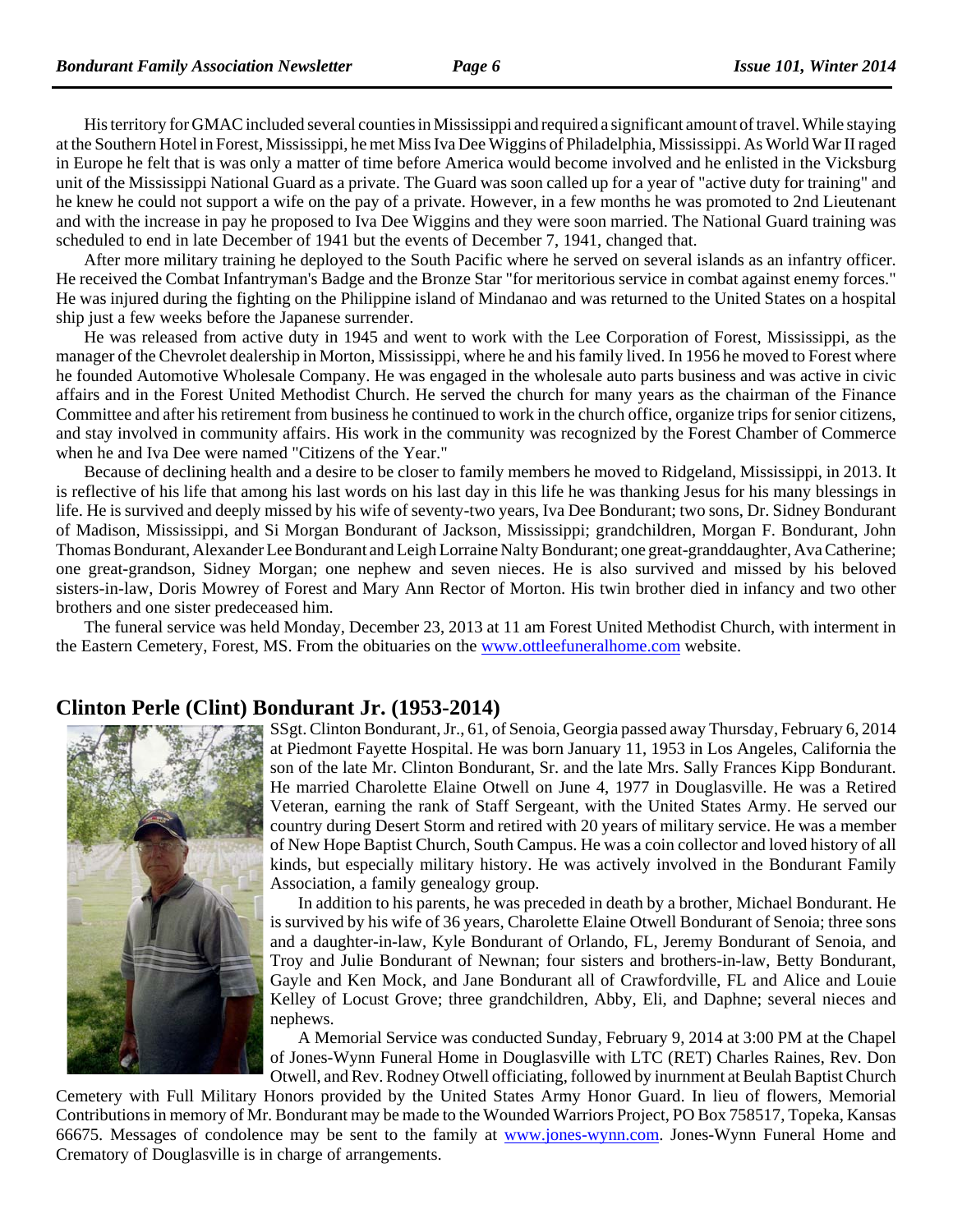## **Mabel Claire Bondurant Culpepper (1936-2013)**



Mabel Claire Culpepper went home to be with the Lord October 24, 2013. She was the daughter of John Raymond Bondurant and Mabel Hardy Bondurant and was born in St. Louis, MO on June 20, 1936. She grew up in Columbia, Missouri, surrounded by farmland, Missouri University and two women's colleges. Her youthful interests included horseback riding, Girl Scouts, and deep love of her church and of drawing and painting. Later she earned an Associate of Arts Degree from Christian College and a BS in Elementary Education from Missouri University where she was a member of Delta Gamma and Mortar Board.

She met her future husband, Jim Culpepper at the First Baptist Church and they were married there on Christmas Eve, 1957. The couple spent three years stationed in Germany with the U.S. Army and enjoyed many trips and international exchanges. 1961 found Mabel and Jim in Columbia in graduate school where she earned a M Ed. in Art Education. Jim also earned a Masters Degree in Businesss and Public Administration. They made moves to St. Louis, Missouri; Oak Ridge, Tennessee; Rockville, Maryland and Damascus, Maryland. During those years the family increased

to include three children, Julie, Jeff and John. Mabel's life revolved around family and volunteer activities including Girl Scouts and Boy Scouts, church and school activities, and American Field Service including hosting a student from Brazil for a year. The family became active tent campers traveling up and down the east coast and into Nova Scotia.

While in Maryland, Mabel developed her ever present interest in art work while sharing studio space in Frederick and taking numerous art and art history courses at Montgomery College. In 1988 Jim was transferred to Albuquerque, New Mexico, to serve as the Deputy Manager of the DOE office. This was a perfect fit for Mabel and her art! During more than 25 years in Albuquerque she had the opportunity to serve as the President of the New Mexico Watercolor Society, President of the Yucca Branch of the National League of American Penwomen, docent at the Albuquerque Museum of Art and History, and longtime member of the Amapola Coop Gallery. In addition to winning many awards with the New Mexico Watercolor Society, she was selected as a Signature Member of the National Watercolor Society in a 2001 ceremony in California. Her work is in many private collections. Mabel and Jim have been longtime members of Hope Evangelical Free Church in Albuquerque.

Mabel especially enjoyed singing in the choir for many years, serving as a co-chair of the Care Committee with Jim, and Bible studies with a number of women's study groups. The Culpeppers renewed their wedding vows at Hope after 50 years of marriage with their three children and six grandchildren taking part. It was a happy time and the Lord was glorified and praised.

Mabel's great joy during her senior years were her children and participating in the lives of her grandchildren. She leaves husband, Jim; daughter, Julie Roberson and husband, Kevin of Albuquerque; son, John William Culpepper of Albuquerque and son, James Jeffrey Culpepper and wife, Susan of Morgantown, West Virginia. She also leaves six grandchildren and one great grandson: Mrs. Caitlin Lee Schreiner and husband, J.P. and great grandson, Jonathon Lee Schreiner; Mrs. Audrey Blanco and husband, Dorian; Warren Roberson and Ian Roberson all of Albuquerque and Tess and Jamie Culpepper of Morgantown, West Virginia.

In lieu of flowers please donate to the NM Autism Society, P.O. Box 30955, Albuquerque, NM 87190 or the charity of your choice. A Funeral Service was held Thursday, October 31, 2013, 10:00 a.m. at French – Lomas. Interment followed at Sunset Memorial Park, Albuquerque, NM. A Memorial Service and Celebration of Life was held Friday, November 1, 2013, 10:00 a.m. at Hope Evangelical Free Church, 4710 Juan Tabo NE, Albuquerque. From http://www.frenchfunerals.com/obituaries/Mabel-Culpepper/

- $\bullet$ Want to get BFA news quicker?
- Want to save trees?
- Want to look up information published in earlier BFA newsletters on the BFA website?
- Want to see BFA newsletter pictures in color instead of black & white (if they were color photos to start with, of course)?



When you send in your BFA membership, select "send BFA newsletter by email" and PRINT YOUR EMAIL ADDRESS we do NOT share or sell our email list to anyone. Thanks!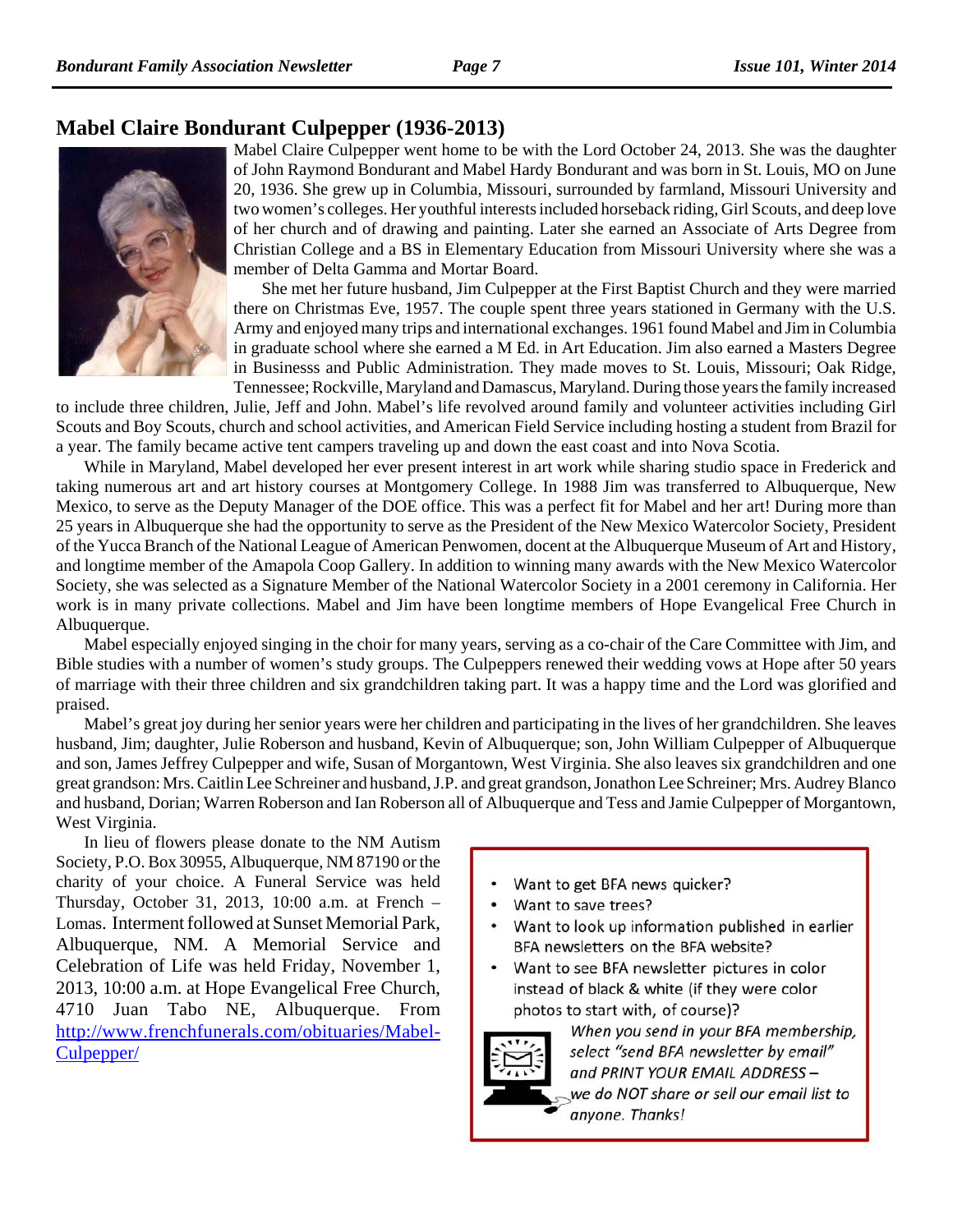## *Membership Update*

Renewals and new members received since the last issue in December 2013 are:

Bondurant, Jim R., 621 Blue Bell Rd. Springer, OK 73458, 580-221-3795 **New member - welcome, Jim!** Bondurant, Joseph Boone, 1614 Hwy. 913 Sicily Island, LA 71368, jbondurant60@gmail.com Brown, Betty C., 1268 Brookridge Dr. Columbus, OH 43235-4006, 614-442-8999, lwbcbrown@aol.com Campbell, Phyllis Bondurant, 1106 Parsons Pl. Greensboro, NC 27410-4186, 336-632-9356, pcampbell1@triad.rr.com Culpepper, James W, 3208 Casa Bonita Dr., NE Albuquerque, NM 87111-5610, 505-296-2952, Jculpep890@ao.com Culpepper, James Jeffrey, 311 Delaware Ave. W/O Morgantown, WV 26501-4309, 304-284-9563, Jjcul@ymail.com Dike, Sandra K., 315 Terry Rd. Somerville, TN 38068, dikesk@att.net **New member - welcome, Sandra!** Dodson, Bonnie, 249 Old Mill Rd Bland, VA 24315-5445, 276-688-6122, bonniedodson50@yahoo.com Glover, William C., 915 Southam Dr. North Chesterfield, VA 26235-6143, 804-272-3678, G01Glover@verizon.net Goulon, Michel, 1 Rue du Marechal Foch 92330 Sceaux, FRANCE, goulonsigwalt.michel@neuf.fr Griffels, Inez F. Bondurant, 5895 NW Glencoe Rd. Hillsboro, OR 97124, 503-846-1407, Igriff@aol.com Halliday, Anna Rebecca Bondurant, 1000 Brook Dr. Helena, AL 35080, 607-638-7093, jabeck96@charter.net Hoffman, Marcelle Bondurant, 458 S Camden Dr. Beverly Hills, CA 90212, 310-557-1648, mkbhsubscribe@pacbell.net Hylton, Deb, 626 Wilton Rd. Baltimore, MD 21286, hyd828@comcast.net Hylton, Walter E., Debra McConnell 314 Eidson Creek Rd. Staunton, VA 24401, 540-886-8681, debrawalt@hotmail.com Karns, Tommy, 905 Jona Kay Terr. Norman, OK 73069, 405-360-5244, tom.karns@sbcglobal.net Krutsch, Carole A., 9925 Dakota Rd. Bloomington, MN 55438-1750, 952-832-9417, cajk33@aol.com Krutsch, Hazel Bondurant, 255 Texas St., E375 Rapid City, SD 57701, 605-721-3446, hillsgal28@rushmore.com Lawrence, Paul E., 13 Park Terr. Fairfield Glade, TN 38558-6477, 931-456-4776, lawrpaul@citlink.net Louderback, Theresa Tyree, 12180 Osbourne Grove Dr. Arlington, TN 38002, 479-751-9359, ttlouderback@gmail.com Marks, Bonnie J., 68017 Upper Imnaha Rd. Imnaha, OR 97842-8124, 541-577-3105, bondon@oregontrail.net Marks, Darla J., PO Box 57 Charlotte Court House, VA 23923, 434-543-4741, dj\_d8@yahoo.com Martin, Margery L., 530 S Hall St. Roseville, IL 61473-9623, 309-426-2788 Mayes, Dorothy Bundrant, 9810 Williamsburg Dr. Upper Malboro, MD 20772-4454, 301-868-6053 Mayes, Eve & Rick, 270 Wesley Chapel Rd. Danielsville, GA 30633, 706-789-3452, ebmayes@windstream.net Milton, Amy Bondurant, 4707 Coffey St. Papillion, NE 68133, amilton5.west@gmail.com Roberson, Julie Thompson, 3740 Big Bend Dr. NE Albuquerque, NM 87111, 505-440-7938, kroberson3@comcast.net Robertson, Mary Dell, 3825 Meek Dr. Jacksonville, FL 32277-1714, 904-744-6341 Rodriguez, Joyce Bondurant, 448-F Costa Mesa Terr. Sunnyvale, CA 94085, 408-718-4354 Rogers, Jeanne Marie, 1704 Sweetbriar Ln. Louisville, KY 40207-1768, 502-426-2101, JeanneMaR@bellsouth.net Sams, Thomas A., 605 Pinetree Dr. Trail Creek, IN 79691-7137, 219-874-1308, portercotom@yahoo.com Sanders, Amy Warren, 960 Jefferson Walk Cir. Jefferson, GA 30549, 254-289-0554, **texasnana@gmail.com NEW EMAIL** Serwitz, Beverly, 1464 Cheswick Pl. Westlake Village, CA 91361, 805-370-6339, bevserwitz@gmail.com Slate, Jo, 610 Pedigo Ridge Rd. Claudville, VA 24076, mfslate@centurylink.net Smith, Mary Lynn, 1105 Troy Ave. Dyersburg, TN 38024, 731-285-4421, smith3757@cableone.net Smith, Ruby Talley, 12222 Shadetree Ln. Laurel, MD 20708-2832, **301 483 7947**, rubygem3@verizon.net **NEW PHONE** Smith, Stephanie, 111 Williams Bluff McDonough, GA 30252, 404-936-1333, bssmith530@gmail.com Stinnett, Mary F., 338 Fletchers Level Rd. Amherst, VA 24521-4335, 434-946-5149, beezie48@aol.com Strong, Kathleen C., 7327 Brays Landing El Paso, TX 79911, 915-307-1695 Tanner, Judy C., 210 Eagle Dr. Macon, GA 31211, 478-755-0882, jtanner755@gmail.com Tovar, Bertha L., PO Box 39 Springer, OK 73458-0039 Vestal, Ruth B., 4841 Bent Ridge Ln. Clemmons, NC 27012, cvestal2@triad.rr.com Vogel, Judith F., 4106 Poplar St. Fairfax, VA 22030-5234, 703-273-3851, judithvogel@verizon.net Wagner, Ronald N., 205 Highland Dr. Warner Robins, GA 31088-6003, 478-714-9312 c, rtelope@cox.net Warren, Mary Bondurant, 750 Glenwood Dr. Athens, GA 30606, 706-549-1264, itsmarbleous@hotmail.com Wilborn, Eugenie Bondurant, 236 17th Ave. SE St. Petersburg, FL 33704-5910 Wilcox, McClelland, 105 W 13st St., Apt. 9E New York, NY 10011, 212-645-4169, CMW@Corcoran.com Wilds, Jessica Kendrick, 12331 Patricia Ave. Port Allen, LA 70767, mllepandora@aol.com Will, Frances M., 89190 Dahlin Rd. Florence, OR 97439-8633, 541-997-3003, willfig@oregonfast.net Williams, Jack Lloyd, 53 E Shasta St. Chula Vista, CA 91910, 619-425-9549, rotaman@cox.net Wilson, Jerome A. III, PO Box 65 Blackstone, VA 23824-0065, 434-292-6487, jeromew57@yahoo.com Wray, Carroll & Ginny, 94 Carolina Hills Dr. Horse Shoe, NC 28742, 828-891-1491, wrays@mchs.com Yeck, Joanne L., 3485 Indian Hill Dr. Kettering, OH 45429-1505, 937-294-3777, mcyeck@aol.com Young, Ann Bondurant, 1133 Woodland Dr. NW Wilson, NC 27893-2123, 252-237-1357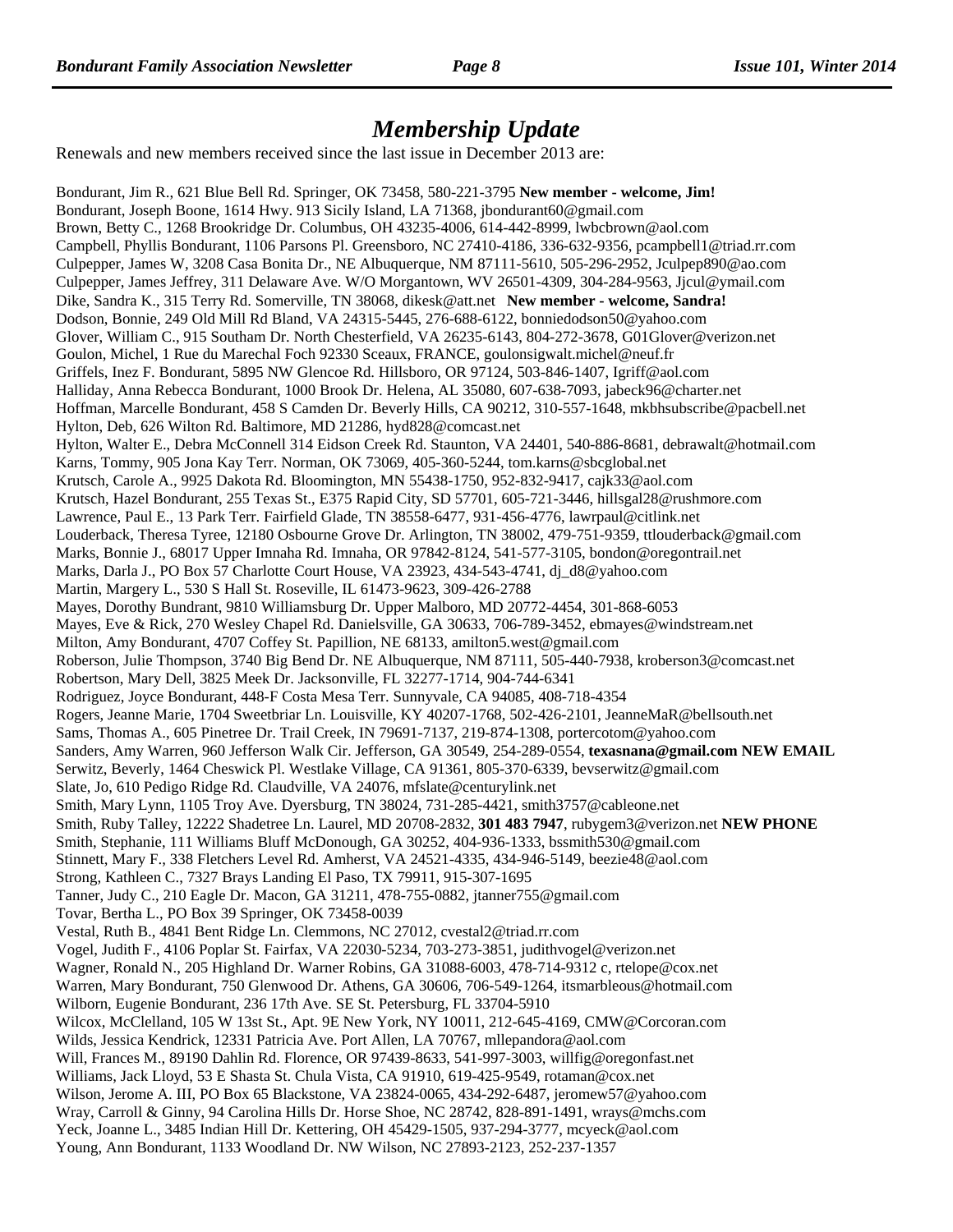# *Bondurants in the Military*

Our late cousin Clint Bondurant of Senoia, GA, was the BFA "go-to" guy about Bondurants in military service. This new column in the BFA newsletter is dedicated to his memory. He was always generous with his knowledge and research. We miss you, Clint!

According to the National Archives, approximately 18 million military personnel records were destroyed in a fire in July 1973. No duplicate copies or indexes of these records were maintained and they had not been microfilmed! So that WWII discharge record or medals hiding in a box that you inherited many years ago and that is now buried in the back of your closet may be the only record of your family member's military service.

Another way to find out about military service is local newspapers, which often published short announcements of a local citizen finishing basic training, being shipped out, or writing back home from the front lines. Local libraries often have back issues of newspapers in their collections. Many states are funding digitizing of historic newspapers, which often have the luxury of being able to search for a particular name! The digitized archives on pay websites like Ancestry.com and GenealogyBank.com may help you to find more information about your veteran.

Won't you please share photos and anecdotes about your Bondurant family members who have served (or are serving) in the military, along with names of their parents, spouse(s), and children? If you have their unit information, please include it in your contribution. Also, please give us permission to add your photos and information to the BFA genealogy database, so that it can be available to others. Thanks!

#### **John Parnell Bondurant II (1907-2002)**



You may have seen this tall Southern gentleman at some of the early BFA meetings - he is the father of BFA genealogist and long-time BFA newsletter editor Mary Bondurant Warren, and our grandfather. He is descendant of Littleberry Bondurant and his wife Nancy Scott Bondurant of Bedford, Virginia.

When America entered World War II, he volunteered, even though he was well over the age accepted for enlistment. This photo of Capt. Bondurant was taken in 1943 while he was stationed in North Africa at Oran, Algeria, and was sent to his mother and sister Birdie back home. The group was stationed at Tezgaon, Bengal, India from January 1944 until late 1945, providing supply logistics support for military aircraft operations flying "over the hump" into Burma and China. He was appointed historian for the group and collected vignettes and photos from each of the units in the  $54<sup>th</sup>$  Air Service Group soon after their return home. These records and his diaries kept during the war became part of his book *The 54<sup>th</sup>* Air *Service Group 1943-1945: A Historical Compilation*, which was privately published in 1976.

John Bondurant was born Aug. 21, 1907 in Athens, Georgia, the 4<sup>th</sup> child of Emmet Jopling Bondurant I and Martha Strong Moss Bondurant. He spent most of his life in Athens, the owner of Athens Lumber Company from 1931 until 1981. He served on the

Athens City Council in the 1960s, and spent many happy hours researching and recording the history of the city, the First Methodist Church, and his Bondurant ancestors. He married Mary Claire Brannon Sept. 17, 1928, and had three children, Mary Claire (1930 - ), Emmet Jopling II (1937 - ), and John Parnell III (1947 - ). He passed away Aug. 18, 2002, just a few days before his 95<sup>th</sup> birthday, and was buried in Oconee Hill Cemetery, Athens. Grandpop, you are still missed!

Looking forward to hearing about YOUR veteran's service to our country! Email photos and text to ebmayes@windstream.net or mail it to Eve B. Mayes - BFA, 270 Wesley Chapel Road, Danielsville, GA 30633. Please do not mail your only copy of old photos - a photocopy or print will be scanned for the newsletter and the copy will be put in the BFA files. Thanks!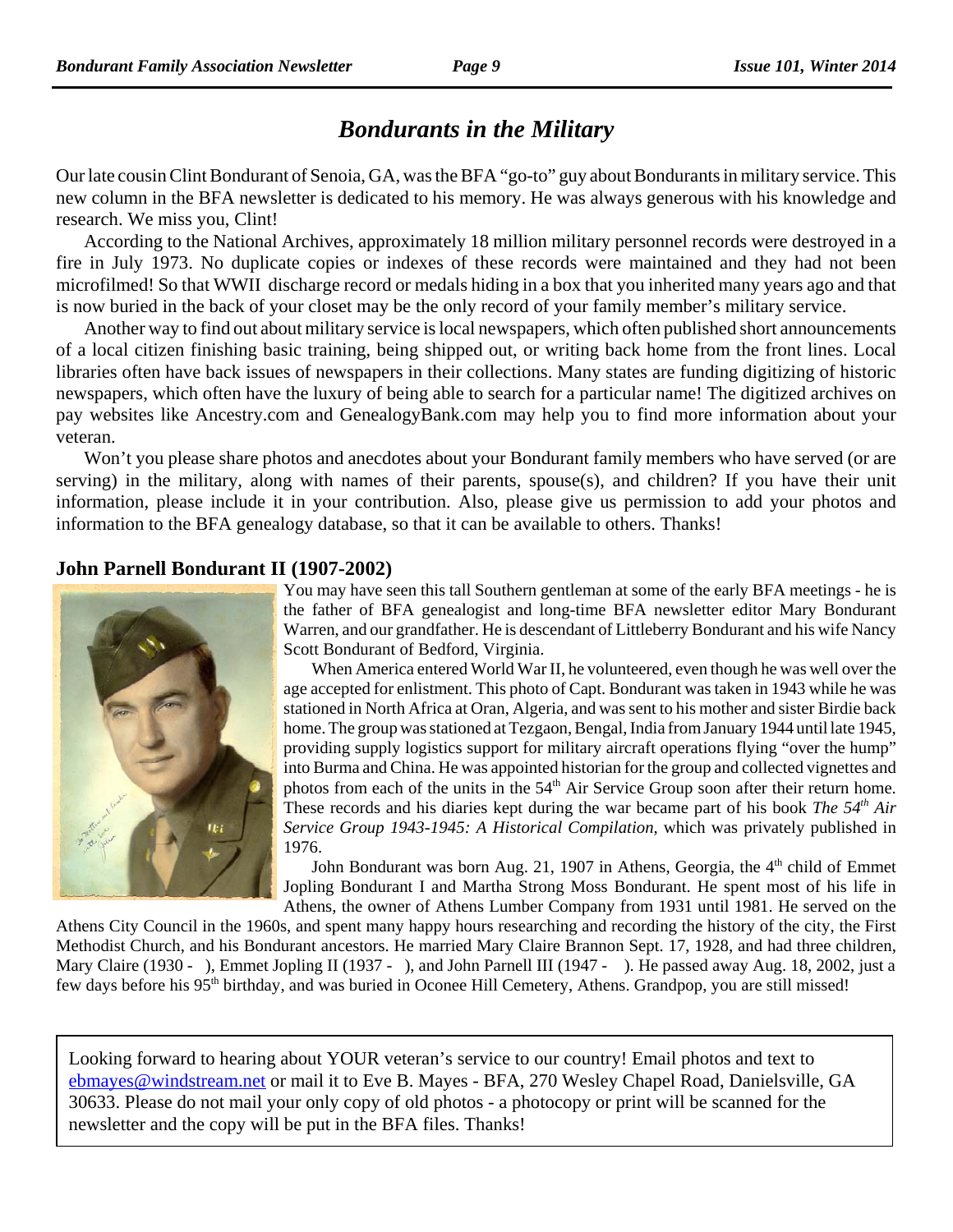

*The plaque placed on the house in Génolhac where Jean Pierre Bondurant was born by the BFA group in 1993. Photo taken 2005 by Amy Warren Sanders. Thanks, Sis!*

# *Trip to Génolhac, France*

It's hard to believe that more than 20 years have passed since a group of the descendants of Huguenot refugee **Jean Pierre Bondurant** boarded a bus and traveled over narrow and crooked roads through the Cevennes Mountains to his birthplace, Génolhac, France, and other family-related sites. If you went on that trip, would you share your photos with us?

You can read more about the 1993 trip in back issues (issues 15, 19- 20) of the BFA newsletter - online access to all 100 issues of the BFA newsletter is available to current paid members on the BFA website. Go to http://bondurant-family.org/ and select the Newsletters page.

**VISIT GÉNOLHAC IN 2015 –** Past president and BFA webmaster David Bondurant would like to hear from anyone who would like to go to Génolhac as a group in 2015.

Contact him on his cell phone 719/661-7889, by email at dbondurant@mac.com or on the BFA Facebook page https://www.facebook.com/groups/142740453048/

## **From the Researcher's Notebook** *The Family of Pleasant Bondurant*

Long-time BFA researcher Ruby Talley Smith has been looking for the parents of **PLEASANT BONDURANT**, who was born about 1828 in Christian Co., Kentucky. A number of published sources give his name as **Pleasant B. Bondurant** and say that he died in 1869 and was buried in the Bondurant cemetery at Benton, Marshall Co., Kentucky. He married MARIAH HELEN JACKSON about 1857.

This is a good example of the importance of **verify, verify, verify**! Just because it's in print, doesn't necessarily mean that the information is accurate. A quick search of census records on Ancestry reveals that the 1860 Ballard Co., KY, census shows Pleasant  $\underline{A}$ . Bondurant, age 32, and his wife Mariah H. Bondurant, age 21, are living in or near Blandsville, with their two year old daughter Jo Annie, and an older woman Chloe Bondurant, age 76.

Examining the actual page of the 1870 census of Ballard Co., KY, shows Mariah as "Helen Bongerant," age 32, as the head of the household, with real estate valued at \$300 and personal estate of \$200. Her husband Pleasant A. Bondurant is listed as age 35, and a farmer. Their daughters are Annie B. 12, Carey 8, Mary 6, and Jinnie 3.

What clues can we find just from these two documents? The strange placement of Pleasant on the 1870 census can be explained by examining the 1870 Mortality Schedule – Pleasant A. Bondurant died January 1870 of consumption (tuberculosis), thus by the time the census was taken in July, Mariah was his widow. Listed in the house next door to Mariah in 1870 is Lucy Jackson, age 60, born in Virginia, with sons William (age 22, a farmer) and Henry C. (age 18, at school). Could Lucy be Mariah's mother?

The clue from the 1860 census is Chloe – she is Chloe Garrett Bondurant, born 1782 in Buckingham Co., VA, and died Aug. 1868 in Ballard Co., KY. She is buried in the Bondurant family cemetery near LaCenter, Ballard Co., KY, on property that was owned by her son Jacob Napoleon Bondurant (1819-1900). See her grave marker on Find-a-Grave memorial #117068743.

From the BFA database, Chloe Garrett married James Agee Bondurant (I) Dec. 27, 1802 in Buckingham Co., VA. James Agee Bondurant was born 1779 in Buckingham Co., VA, the son of Darby Bondurant and Ruth Agee. He died before 1840, when Chloe appears as head of household on the 1840 Christian Co., KY, census.

*(Note from Eve: There are other online genealogical sites that offer millions of records for genealogists to search – I just happen to be more familiar with Ancestry, so you will find that I use it often to "chase rabbits" as Rick calls it.)*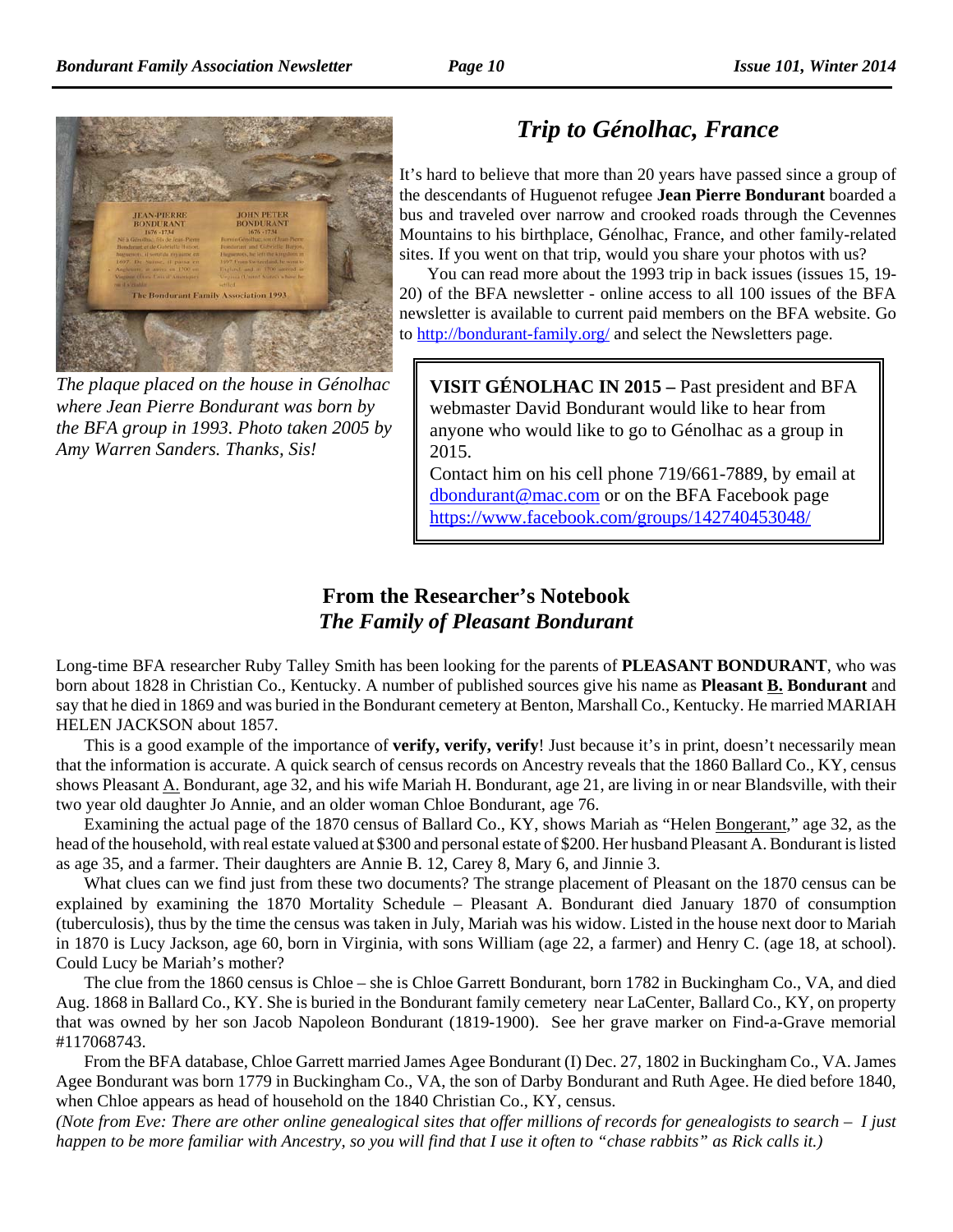**Curtius - Stalls - Bondurant Family** of Tennessee - shared by Stephanie Smith on the BFA Facebook page. She identified the people in the photo as (L-R) Frank Curtius (Annie's second husband), Mary J. "Annie" Bondurant Stalls Curtius, Minnie Virginia Richards (Annie's daughter-in-law, wife of James Paul Stalls, Sr.) with son James Paul Stalls, Jr. (my Granddaddy, Annie's grandson) in front, Minnie DeMumbrie Richards (Minnie V's mom), an unknown relative from Brownsville, James Paul Stalls, Sr (Annie's son) and a kitten.

Annie Bondurant was born Feb. 24, 1867 in Paducah, McCracken Co., KY, daughter of Joseph M. Bondurant (1843-1886) & Elizabeth Frances (Fannie) Brewer Bondurant (1846-1922). She married  $1<sup>st</sup>$  James Franklin Stalls (1857-1889) and had one son James Paul Stalls (1889-1951), and 2nd Frank A. Curtius (1856-1949).

*Curtius-Stalls-Bondurant family* Annie died May 16, 1950 and is buried in the Oak Grove Cemetery in Paducah, KY *shared by Stephanie Smith on BFA* (Find-a-grave memorial #22127142). Her parents and some siblings are also buried *Facebook page* there. Thanks, Stephanie, for sharing this with us!

## **Photos from Past BFA Gatherings**

Our treasurer (and my sister) Amy Warren Sanders has posted photos from past BFA meetings on the BFA Facebook page https://www.facebook.com/groups/142740453048/ - won't you go tag yourself or others that you know in these pictures, so we will always know who's who?? You must be a member of Facebook (it's free!) to access this page.

Did you know that you can make a tag for someone who may not be a member of Facebook or who may be deceased? Just click on the photo, then click the *Tag Photo* link at the bottom of the screen. Click on the face in the photo and type the name into the box that appears. When you are done, click the *Done Tagging* link to save the links to the photo. Add your comments to the photo to make a ongoing record from that meeting!

*2001 BFA meeting at Bob Bondurant's School of High Performance Driving*



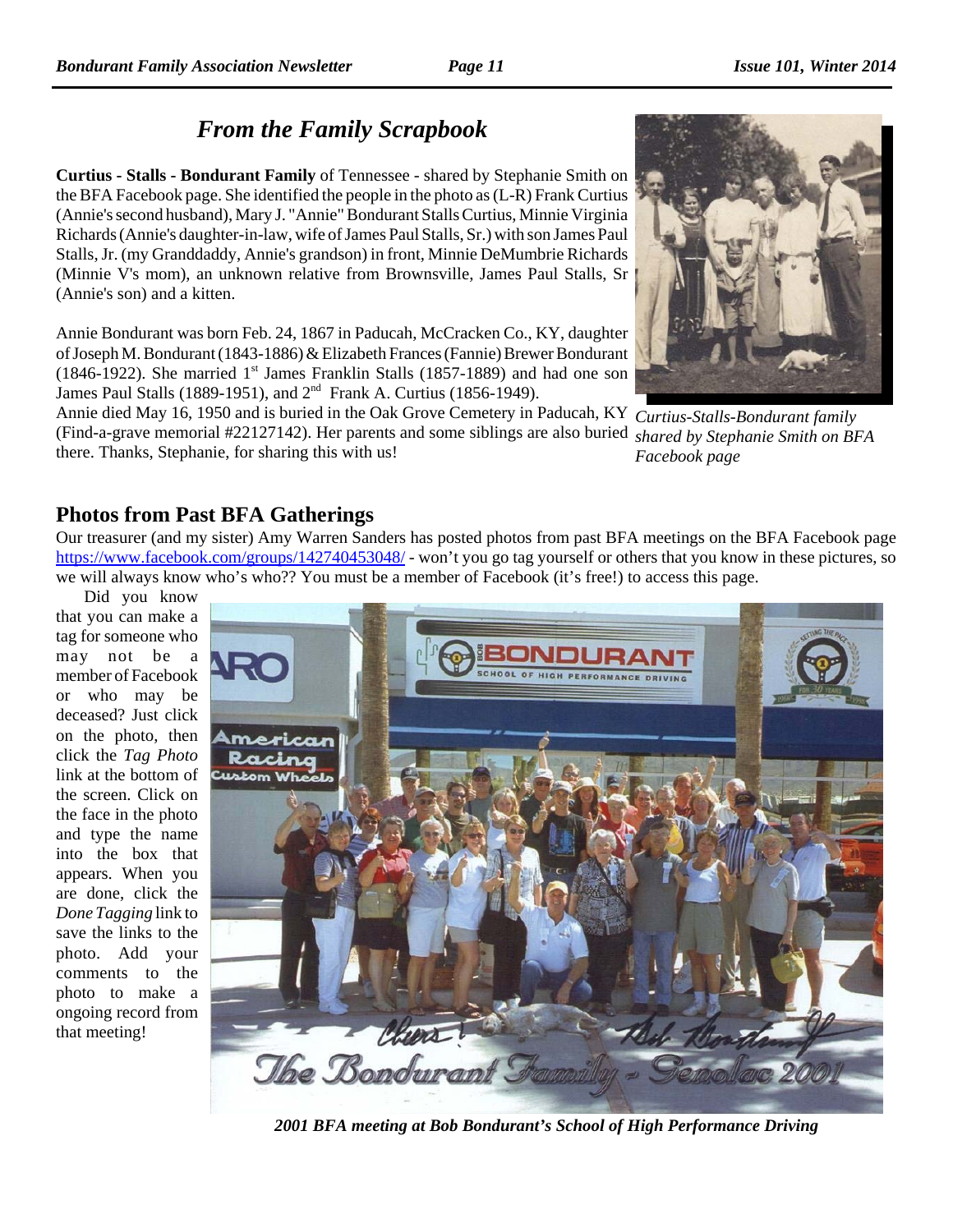# *Obituaries – Old and Modern*

These obituaries of Bondurants and collateral lines have been collected from various sources. The copyright to each one is held by the original publisher - we make no claims to that effect. The information from the obituary is given here solely as a resource for family history research. Please verify that the information is accurate from other sources before relying on it – the obituary is only as accurate as the knowledge of the person furnishing the information!!

Have an obituary pasted in an old family Bible or a clipping in a box in a drawer? Won't you take a photo of it and transcribe it to share with BFA? Email photo and transcription to *ebmayes@windstream.net*, or mail a photocopy to Eve B. Mayes - BFA, 270 Wesley Chapel Road, Danielsville, GA 30633. Please type "BFA obituary" in your email subject line.

**BONDURANT – BUNDRANT – BUNDRUM – BUNDREN** – Yes, it gets confusing, doesn't it! Our BFA researchers have even found records where several variations of the spelling might even be used within the same document! So ... henceforth we're going to include obituaries and other records for all of these spellings. Hope they give you some clues to get beyond your "brick wall"in your research. See the original newspaper for the full obituary.

**BONDURANT OBITUARIES** from newspaper archives for October 2013 - March 2014, as found on the subscription website www.genealogybank.com, compiled March 9, 2014 by ebm.

**VIRGINIA EDWARDS BONDURANT –** Greensboro. NC, was born on March 27, 1926 and passed away on March 14, 2014. Virginia is preceded in death by her husband of 68 years, Henry C. Bondurant, Sr. and son, David L. Bondurant. Virginia served as bookkeeper for many years at the Guilford College Fire Department and she was a homemaker. She is survived by three children and their spouses: James K. Bondurant (Karen), Michael A. Bondurant (Stephanie) and Henry C. Bondurant, Jr. (Pearline); six grandchildren: Elisha, Ashley, Ben & Bryan, Amie & Chris., and six great-grandchildren. Graveside service at New Garden Friends Meeting on Tuesday, March 18, 2014.

**Greensboro NC News & Record, March 16, 2014**

**JANIE CHANDLER BONDURANT** – Graham, NC went to be with her Lord on Jan. 29, 2014, at the home of her son in Graham. Mrs. Bondurant was born on June 24, 1947, one of 10 children of the late Louis and Lillie Chandler. She was a loving and devoted mother, grandmother, and friend. She retired from Renfro Corp. after 22 years of service. She is survived by two sons, Tee Jay and Tony Bondurant; a daughter-in-law, Amanda Bondurant; and five grandchildren, Hannah, Noah, Grace, and Abigail Bondurant, and Ashley Bondurant Smith. Also surviving are three sisters, Pauline Lovill, Peggy Webb, and Brenda Hiatt; two brothers, and three sisters-in-law, Donald and Barbara Chandler, Larry and Linda Chandler, and Sue Chandler. She was preceded in death by her husband, Timothy Bondurant; one sister, Lois Chandler; and three brothers, Billy Chandler, Wade Chandler, and Johnny Chandler. **Mt. Airy News, The (NC) - Thursday, January 30, 2014**

**STEVE J. BONDURANT** – July 1, 1980 - December 31, 2013 He loved life and did not let his disability hold him back. He graduated from PPCC with an AAS degree. He loved to sing Karaoke, play Texas holdem poker and go skiing. He lived and breathed Denver Broncos. He will be greatly missed by Mom, Karen Bondurant, and Father Rodney Moreno. Grandparents Paul and Jean Bondurant and many other family and friends.

**Gazette, The (Colorado Springs, CO) - Sunday, January 19, 2014** 

**LOUISE BONDURANT (Weetie) PHILLIPS** – died peacefully at her home January 9, 2014. She was born August 20, 1930 in Memphis, Tennessee. She was the daughter of Julian Beasley Bondurant and Louise Harwood Bondurant. A lifelong Memphian, she graduated from The Hutchison School and attended Bennett College. Known by everyone as Weetie, she was the quintessential Southern lady, always gracious with her time and a cookie and a coke. She was the devoted wife of her childhood sweetheart, Harry Johnson Phillips and mother of their five sons. Weetie was active in the Memphis community.

She was the 1995 Sustainer of the Year of the Junior League of Memphis, as well as a member of the Little Garden Club and Tuesday Study Club. She served on the boards of Public Broadcasting System, Church Health Center, Memphis Arts Council, City Beautiful Commission and Christian Brothers University. As an avid fan of the St Louis Cardinals, she helped champion the Memphis Redbirds Foundation to bring Triple A baseball to Memphis. Weetie was preceded in death by her parents, her husband, two sons, Julian Bondurant Phillips and Howard Harwood Phillips "Woody" and a grandson, Byrant Bondurant Phillips "Ryan". She is survived by her sons Harry Johnson Phillips, Jr. (Kathy), Clifton Bondurant Phillips (Debbie) , Percy Parker Phillips (Louise) and her daughter-in-law Lorol M. Phillips. She is also survived by her sister, Julie Bondurant Mills as well as eleven grandchildren and fourteen great-grandchildren. A visitation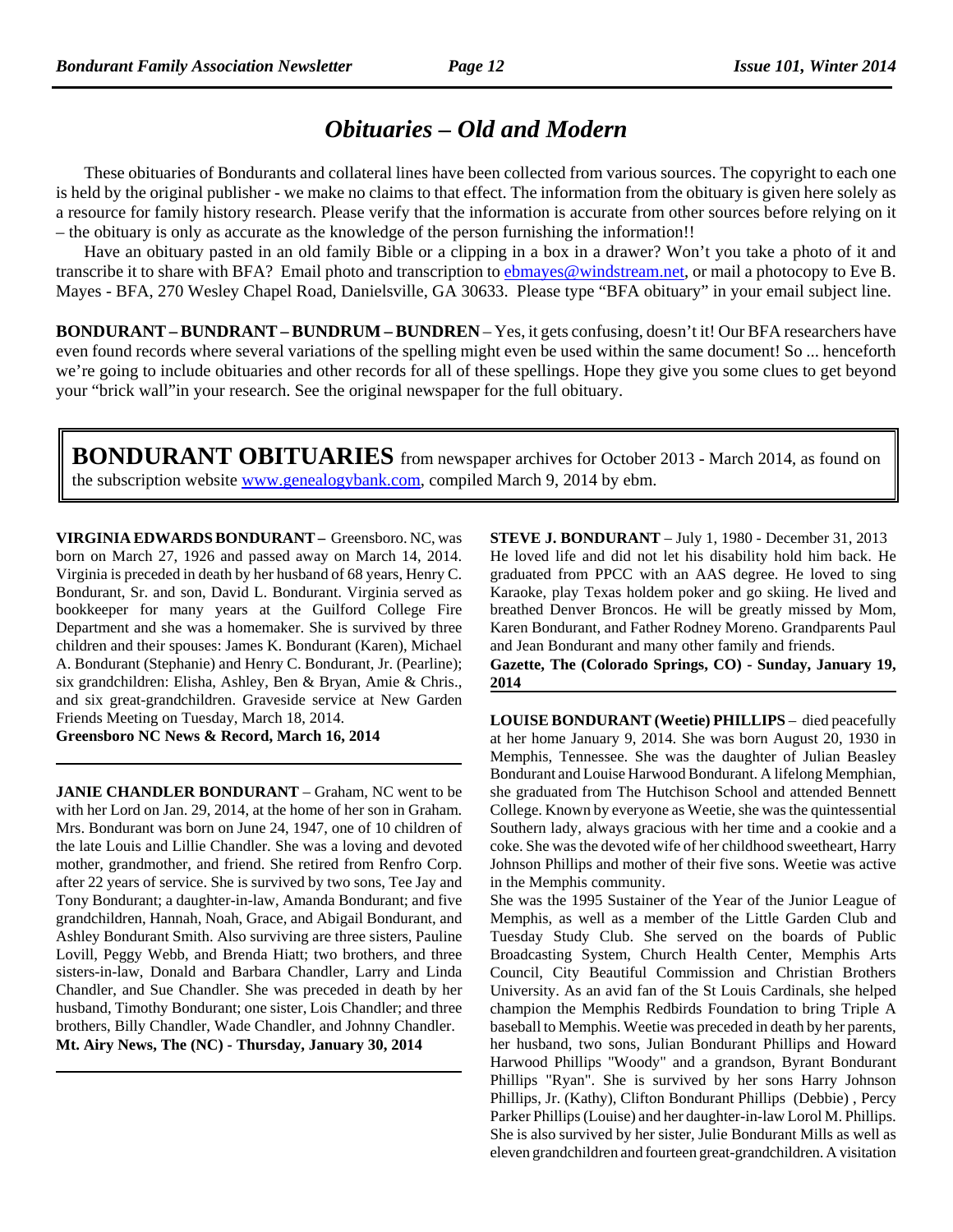will be held at Memorial Park Funeral Home, from 5:30 - 7:30 on Friday, January 10th. A service celebrating her life at St. Peter's Church, 190 Adams Avenue Saturday, January 11th with burial following at Elmwood Cemetery.

**Commercial Appeal, The (Memphis, TN) - Friday, January 10, 2014**

**JAMES ELLIOTT (JIM) BONDURANT** – Family, friends and colleagues of James "Jim" Bondurant paid their final respects Saturday at his funeral at the LaRue County Courthouse. (See his obituary and memorials on page 5 of this issue.)

**Larue County Herald News, The (Hodgenville, KY) - Tuesday, December 31, 2013**

**News-Enterprise, The (Elizabethtown, KY) - Thursday, December 26, 2013**

**CAROL ANNE BONDURANT BYKOWSKI** – 57, of Midlothian, Va., passed away on Wednesday, November 20, 2013. Born in Richmond, Va., she graduated from University of Connecticut in 1978 with a B.S. in mathematics and worked for Verizon as a manager in both the Engineering and Operations Departments. She retired after 27 years of service in 2006. She was preceded in death by her parents, Thomas L. Bondurant and Joyce Wooldridge Bondurant; and by her first "child" (cat), Cary. She is survived by her loving husband of 33 years, Bruce; her second "child" (cat), Katie; her brother, Gary Bondurant and his wife, Hollis, and their children, Allen and Thomas Bondurant;along with her brother-in-law, Brent and his wife, Sherrie, and their children, Lauren and Ashley. Carol was one of those rare individuals who had superior mathematical skills as well as being artistic and creative. She loved music, cooking, gardening, decorating and watching U Conn basketball. She shared her love, her compassion, her sense of humor and her talents with her friends and family unconditionally. She had a special bond with her six girlfriends from Verizon, who will forever keep her in their hearts. A celebration of her life will be held at Bliley's - Central on Monday, November 25, 2013 followed by interment at Greenwood Memorial Gardens, 12609 **Patterson Ave., Richmond, Va. 23238. Richmond Times-Dispatch (VA) - Saturday, November 23, 2013**

**CODY JAMES BONDURANT**, 27, passed away unexpectedly on November 25, 2013.

He was born in Akron and was a 2005 Ellet High School graduate. Cody was an avid outdoorsman who loved hunting, fishing and 4-wheeling. He had a great sense of humor and could cheer anyone up and most of all, he loved his family. He will be deeply missed. He is survived by his mother, Jodi (Larry) Burgy; and father, Joe Bondurant (Becky); brother and best friend, Hunter; brother and sister, Joey and Melissa; five nieces and nephews; step-brother, Briar; and step-sister, Wren; grandparents, Jim and Diane Smoot and Jim and JoAnn Bondurant; long-time close friend, Tricia; and many loving relatives and friends. The funeral held on Monday, December 2, 2013 at Cornerstone Free Methodist Church, 578 Killian Rd.

**Akron Beacon Journal (OH) - Saturday, November 30, 2013, Sunday, December 1, 2013, Page: B4**

**THELMA ANNE GREEN BONDURANT,** age 92, went home to be with the Lord on Thursday, November 14, 2013. Preceded in death by husband Alexander Bondurant, parents James and Anne Green, children Thelma Catron, Frances Bondurant, and Walter Bondurant; 3 sisters, one brother, one grandchild. She is survived by her daughter and caregiver, Evelyn Johnson; son, Donald Bondurant; special granddaughter, Kimberly Johnson; grandchildren, Brandon Catron, Joy Montgomery, Terrence Johnson, James (Ida) Johnson, Jr., and Javon Bondurant; great-grandchildren, Lauren McElroy, Brandy (Maurice) Wells, Jarrod Johnson, Janae and Diamiyan Collick, Brandon and Brandi Montgomery, Ramon and Ranel Wyke; four great-grandchildren; sister, Rosetta Hall; adopted daughters, Barbara Walker and Yvonne Young; numerous, nieces, nephews, cousins, and friends. Funeral Friday, November 22, 2013 at New Faith Baptist Church of Christ, 955 Oak Street. Interment Forest Lawn Memorial Gardens.

**Columbus Dispatch, The (OH) - Wednesday, November 20, 2013, Page: 6B**

**MARY ELIZABETH (Beth) BONDURANT** – 71, of Huntington, wife of Bob Bondurant, died Aug. 12 in Emogene Dolin Jones Hospice House. Memorial service Aug. 31, 2013, at First Presbyterian Church, Huntington.

**Herald-Dispatch, The (Huntington, WV) - Thursday, August 15, 2013, Saturday, August 31, 2013**

**JOYCE WOOLDRIDGE BONDURANT** – age 83, passed away on September 28, 2013. She was born and raised in Richmond, Va., graduated from John Marshall High School and attended Marion College. She was preceded in death by her husband, Thomas L. Bondurant. She is survived by her daughter, Carol Bykowski and her husband, Bruce; her son, Gary Bondurant and his wife, Hollis, and their two children, Allen and Thomas Bondurant. Joyce loved her family, her church and her home. Among her many talents were gardening, sewing, decorating and shopping. Funeral Wednesday, October 2, 2013 at the Epiphany Lutheran Church Fellowship Hall. Burial at Greenwood Memorial Gardens.

**Richmond Times-Dispatch (VA) - Wednesday, October 2, 2013**

**WALTER RONALD (Ron) BONDURANT** – 76, of 815 Kristen Lane, Danville, Va., passed away on Sunday, September 15, 2013, at Carillion Roanoke Memorial Hospital. Mr. Bondurant was born in Eden, N.C., on September 29, 1936, a son of the late James Stafford Bondurant and the late Ethel Burchell Bondurant. He spent many years in the Danville area where he worked in the financial service business for over 40 years and retired from Citi Financial in 2002. He was a member of Moffett Memorial Baptist Church. Mr. Bondurant is survived by his wife, Donna Archibald Bondurant of the residence; two sons, Stephen Brett Bondurant and wife, Luci, of Raleigh, N.C., and Christopher Scott Bondurant of Blairs, Va.;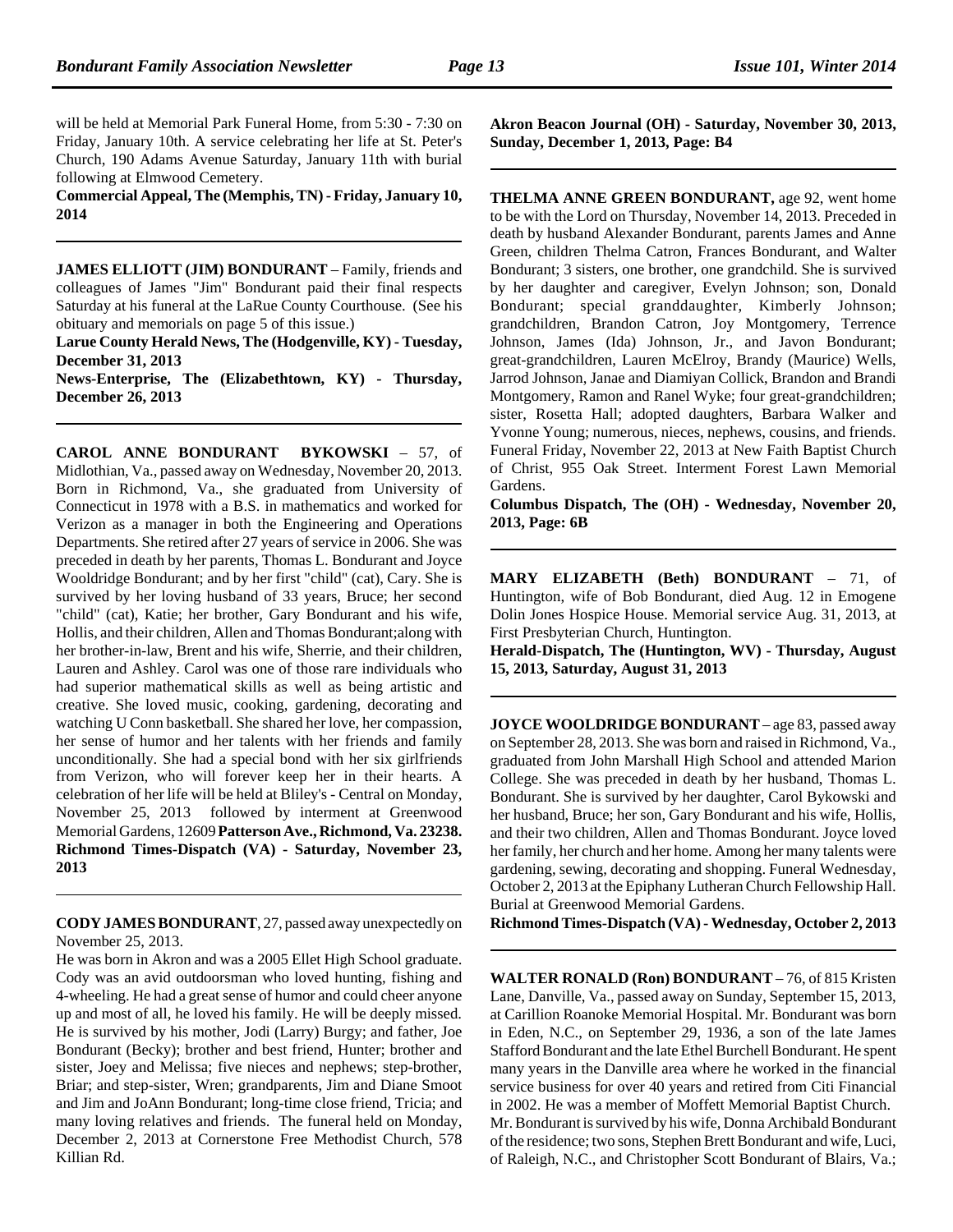a sister, Rhumell B. Moore of Kure Beach, N.C.; and three nieces, Rhonda G. Proffit of Eden, N.C., Carolyn Rutledge of Reidsville, N.C., and Sandy Pell of Greensboro, N.C. In addition to his parents, Mr. Bondurant was predeceased by a son, Ronald Gregory Bondurant; brother, James Ellery Bondurant; and sister, Lois Bondurant Proffit.

A graveside service Wednesday, September, 18, 2013, at p.m. Highland Burial Park.

**Danville Register & Bee (VA) - Tuesday, September 17, 2013 Reidsville Review, The (NC) - Tuesday, September 17, 2013**

**LARRY J. BONDURANT** – age 49 years, of Jefferson City, Mo., passed away Thursday, September 11, 2013, surrounded by family at his home. Larry was born November 30, 1963, in Jefferson City, Mo., the son of Lawrence H. and Betty L. Reinbold Bondurant. He was married on May 14, 2011, in Bellefonte, Ark., to Danielle L. Taylor. A lifelong resident of the Jefferson City area, Larry was employed with the Missouri Dept. of Corrections at the Church Farm for several years. He later went to work for Broadway Wrecker Company for 13 years and recently worked with the City of Jefferson as a driver for Handi-Wheels. He loved visiting with the people that he drove and formed many great friendships. Larry was a past president of the East School P.T.A.; a volunteer with the Holts Summit Fire Dept.; a member of the Cole County Sheriff's Posse; the Sons of the American Legion, Roscoe Enloe Post 5; and a lifetime member of the National Rifle Assn. During any free time, Larry enjoyed riding his motorcycle and fishing. His main pride in life was his family and he always cherished time with them. Survivors include: his wife, Danielle Bondurant; two sons, Joe Bondurant of Jefferson City, Mo. and Danny Bondurant of Holts Summit, Mo.; one step-son, Sebastian Ousley of Jefferson City, Mo.; one step-daughter, Paige Ousley of Jefferson City, Mo.; two sisters, Anita S. Rains of Jefferson City, Mo. and Elaine Cole and her husband Rick of Jefferson City, Mo.; and four grandchildren, Trestyn Bondurant, Troy Bondurant, Skyler Matthews, and Brayden Matthews. He was preceded in death by his parents and grandparents.

Funeral services Friday, September 13, 2013, graveside services and interment at Mt. Pleasant Cemetery in Boone County, Mo.

**Jefferson City News-Tribune (MO) - Thursday, September 12, 2013**

**MRS. ARDELLA WATTS BONDURANT** – Chase City, 95, a homemaker, widow of Fred Bondurant. **Richmond Times-Dispatch (VA) - Friday, August 9, 2013**

**DR. ROBERT FREDERICK BONDURANT**, 94, of Roanoke, died on Sunday, August 4, 2013. He was predeceased by his parents, Charles Robert and Emma Jane Wall Bondurant and his 10 siblings. He is survived by his wife of 68 years, Virginia S. Bondurant, and his children, C. Quentin Bondurant (Linda), Laura B. Elliott (Gene), Jane W. Bondurant (Ron Tessendorf), Sally W. Bondurant (Svend Pedersen) and Ann B. Trinkle (Dave). He was a wonderful grandfather to Alyson Elliott Bond (Eric), Shane Rogers (Jennifer), David Farnum Jr. (Carley), Gene Elliott III, John Farnum (Megan), Neal Elliott, Sarah Pedersen, Eric Pedersen, Clay Trinkle, Ella Trinkle, and Owen Trinkle, and great-grandfather to Morgan and Drew Bond, Gage Rogers, Kathryn and Jack Farnum, and Lucy Farnum.

He graduated from Roanoke Public Schools and Roanoke College. He received his medical degree from the Medical College of Virginia on September 24, 1944, married his beloved "Ginny" September 25th and reported for active duty with the United States Navy September 28th in Portsmouth. He then served at a naval base on Oahu, Hawaii in World War II. He was recalled to service in the Korean War, as a physician on the aircraft carrier USS Oriskany.

After both wars he was a physician at Lewis-Gale Clinic and elected its President on numerous occasions. He was the sponsor for the Lewis-Gale Hospital's School of Nursing and took great pride in their achievements. He ended his career at the Clinic as its Medical Director. After his retirement in 1988, he volunteered many hours of work to the Lewis-Gale Medical Foundation and later served as its President. He was a past president of the Heart Association of Roanoke and the Heart Association for the Commonwealth of Virginia.

Dr. Bondurant was a member of St. John's Episcopal Church since his childhood. An avowed servant of the Lord, he was on its Vestry for many years and was its Senior Warden twice. He was dedicated in his involvement with the Episcopal Diocese of Southwestern Virginia throughout his life. The Roanoke Times named him Father of the Year for Religious Activities in the late 1970s. He was a past Chairman of the Board of Trustees of Virginia Episcopal School and of the board of Directors of Westminster-Canterbury of Lynchburg, Va. For many years he gave of his time and energy to the Virginia Theological Seminary in Alexandria, Va., serving on its Board of Trustees, including as Chairman. In appreciation for his commitment to the Seminary, he was awarded its honorary Doctor of Divinity Degree.

He was an avid tennis player until age 89, a woodworker and enjoyed sailing. He was a founder of the Virginia Inland Sailing Association and its first Commodore.

Bob Bondurant was devoted to Ginny and his family whom he cherished. He was committed to his Lord and the practice of medicine, a model in his generosity, had a great sense of humor, and was a valued friend to many. Memorial service Friday, August 9, 2013, at St. John's Episcopal Church, Jefferson St. and Elm Ave., Roanoke, Va.

**Roanoke Times, The (VA) - Thursday, August 8, 2013, page A13; Friday, August 9, 2013, Page: A1**

> **END OF BONDURANT OBITUARIES October 2013 - March 2014**

See others in previous BFA newsletters online These obituaries were gathered from the archives on www.genealogybank.com March 16, 2014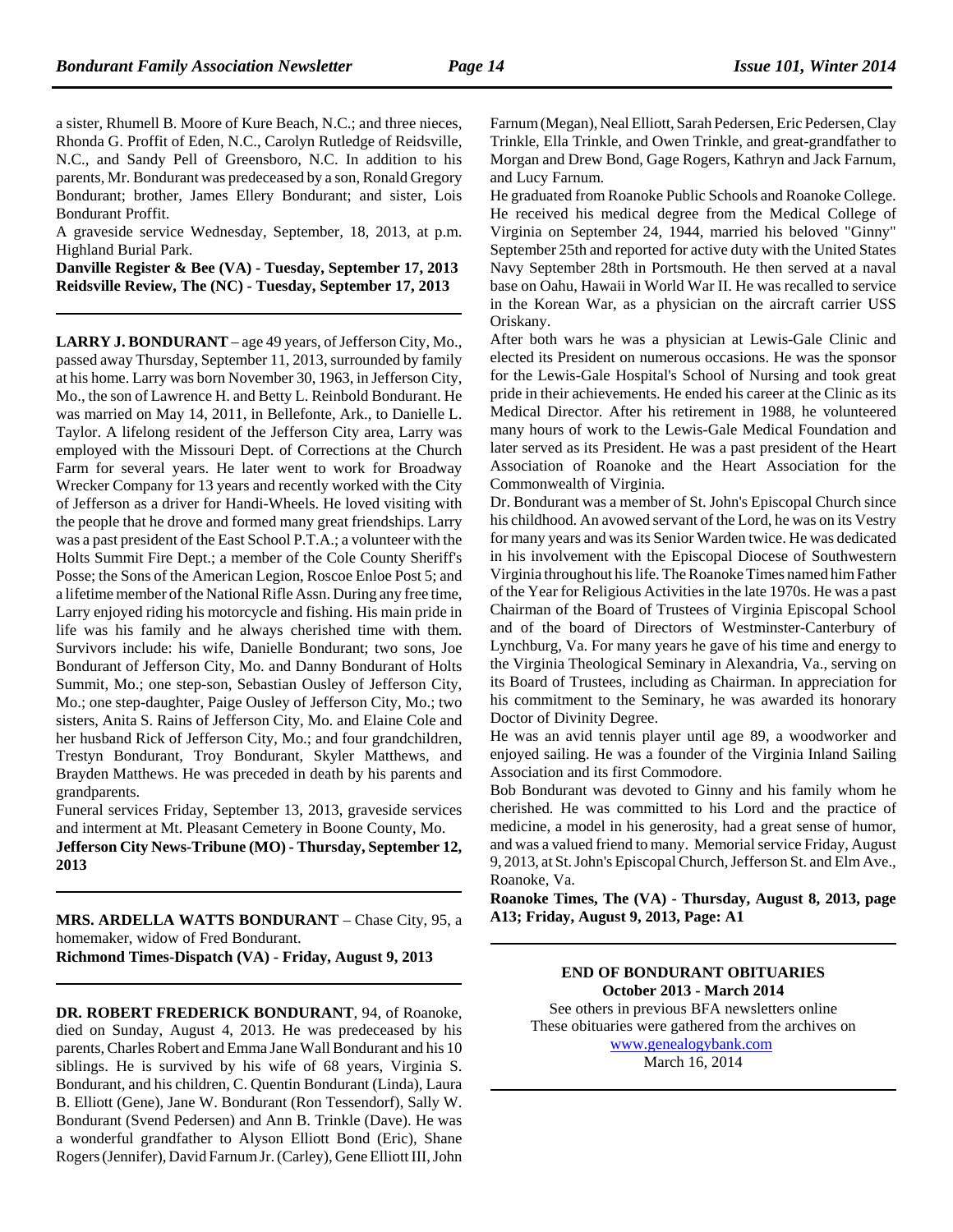**BUNDRANT OBITUARIES** from newspaper archives for 2011-2013, as found on the subscription website www.genealogybank.com, compiled March 9, 2014 by ebm.

**DALE "The Voice" BUNDRANT** – 68, died Sept. 25, 2012 in Atwood, KS.

**News Tribune, The (Tacoma, WA) - Saturday, November 9, 2013**

**FRED F. BUNDRANT –** 86, Slippery Rock, NC, formerly of Mercer, NC, passed away at 1:30 a.m. Wednesday, Feb. 13, 2013, in Slippery Rock Personal Care Home. He was born April 26, 1926, in Youngstown to Fred and Anna Louise Shaw Bundrant. He graduated from McDonald (Ohio) High School in 1943. Fred was a truck driver for 42 years as an owner and operator, retiring in 1990.

Mr. Bundrant served as a tech sergeant in the U.S. Army Air Corps during World War II. He was of the Protestant faith and enjoyed bowling and watching stock car racing.

His first wife, the former Myrtle I. Campbell, whom he married Aug. 25, 1951, passed away Jan. 29, 2001. He then married Imogene Riley Bundrant, who passed away in September 2010.

Surviving are: his children, Mickey L. Bundrant and his wife Marcie, Hobart, Ind.; Marsha Tribble and her husband Dave, Slippery Rock; Fred Danny Bundrant, West Middlesex; and Steven A. Bundrant, New Castle; 13 grandchildren and nine great-grandchildren.

Besides his wives, he was preceded in death by his father; his mother, Anna L. Beatty; sons, an infant, Dennis Ray Bundrant; and Harold R. Bundrant; two sisters, Anna Mae Losser and Evelyn Lyons; and a brother, Donald R. Bundrant. Burial at Hillcrest Memorial Park, Hermitage.

**Allied News (Grove City, PA) - Wednesday, March 6, 2013 Herald, The (Sharon, PA) - Wednesday, February 13, 2013**

**PATSY JEAN BUNDRANT** – 73, of Silsbee, TX. died Feb. 23, 2013.

**Beaumont Enterprise, The (TX) - Sunday, February 24, 2013, Page 6; Tuesday, February 26, 2013, Page: 4**

**GEORGE T. (TOM) BUNDRANT** – age 64, a native New Mexican, lost his courageous battle with cancer on December 29, 2012. He graduated from the University of New Mexico in 1970 and was a member of Sigma Chi fraternity. Tom also enjoyed long walks along the Bosque with longtime life partner Kathy. He was a beloved father, grandfather, brother, partner, uncle, and friend, as well as a respected businessman to those who knew him. He was preceded in death by his parents George and Vivian Bundrant. He is survived by his daughter Lindsey Bundrant; daughter Abby Makarski and her husband Will; granddaughters, Annabelle and Ava Makarski; brother, Pat Bundrant; partner, Kathy Wilson; as well as extended family members and many dear friends. His weekly visits from his precious granddaughter's, Annabelle and Ava, always left a smile on his face. Memorial service Saturday,

January 5, 2013. **Albuquerque Journal (NM) - Friday, January 4, 2013**

**HELEN LOUISE DEERE BUNDRANT**, 74, of Cookeville, will be held at 1 p.m. Friday, Jan. 20, at New Beginning Fellowship Church. Interment will follow in West Cemetery. Family will receive friends from 5-8 p.m. Thursday, Jan. 19, at the Cookeville chapel of Hooper-Huddleston & Horner Funeral Home and again Friday from 11 a.m. until time of services at the church. Mrs. Bundrant died Monday, Jan. 16, 2012, at her home. She was born Sept. 4, 1937, in Bristol to the late Preston Wayne (PW) and Mae Leslie Deere. Mrs. Bundrant studied psychology at Emory & Henry College in Emory, Va., and earned her master's degree in Christian education at Emory University Candler School of Theology in Atlanta, Ga.

She met her husband of 50 years, Jim Bundrant, while in college. They married in 1961, and served the Lord together as missionaries to South Korea for 22 years. After their time in Korea, they lived in Bristol; Huntsville, Ala.; Appalachia and Big Stone Gap, Va., before moving to Cookeville in 1988. Mrs. Bundrant was a member of New Beginning Fellowship Church.

In addition to her husband, her family includes three daughters and two sons-in-law, Suzanna Greenwell and Ralph Hoyt of Waverly, Carol and Matt Hofer of Johnson City, and Holly Bundrant of Cookeville; a son and daughter-in-law, Doug and Carla Bundrant of Cookeville; seven grandchildren, Rhendi Greenwell, Olivia Thornburg, Abby Thornburg, Ivy Thornburg, Trey Bundrant, Andrew Bundrant and Mary Grace Bundrant; one great-grandchild, Amiyah Turner; a brother and sister-in-law, Wayne and Judy Deere of Johnson City; a niece, Leslie Deere; and three nephews, Matthew, Ira and David Deere. In addition to her parents, Mrs. Bundrant was preceded in death by a brother, Fred Deere. Pallbearers will be family and friends.

**Herald-Citizen (Cookeville, TN) - Wednesday, January 18, 2012**

**GLENN FAY BUNDRANT –** A shuffleboard tournament will be held in her memory at Glenn's Honor, The Val Nap, 444 Broadway, Vallejo.

**Times-Herald (Vallejo, CA) - Friday, December 2, 2011, Saturday, December 3, 2011**

**STEVEN A. BUNDRANT** – 46, of Boise, Idaho, passed away Tuesday Oct. 25, 2011 at home. He is survived by his wife, Diana Bundrant; mother, Renea Bundrant; sister, Fae Brownell, brothers-in-law, Jose Bercino and Jack Brownell; son, Shane Michael Banks; step-son, Shawn T. (Jade) Banks; step-daughter, Billijo (Paul) Garner; two grandsons and one granddaughter; numerous "step-sons" and friends. A funeral service will be held at 2:00 PM on Tuesday November 1, 2011 at Boise Funeral Home,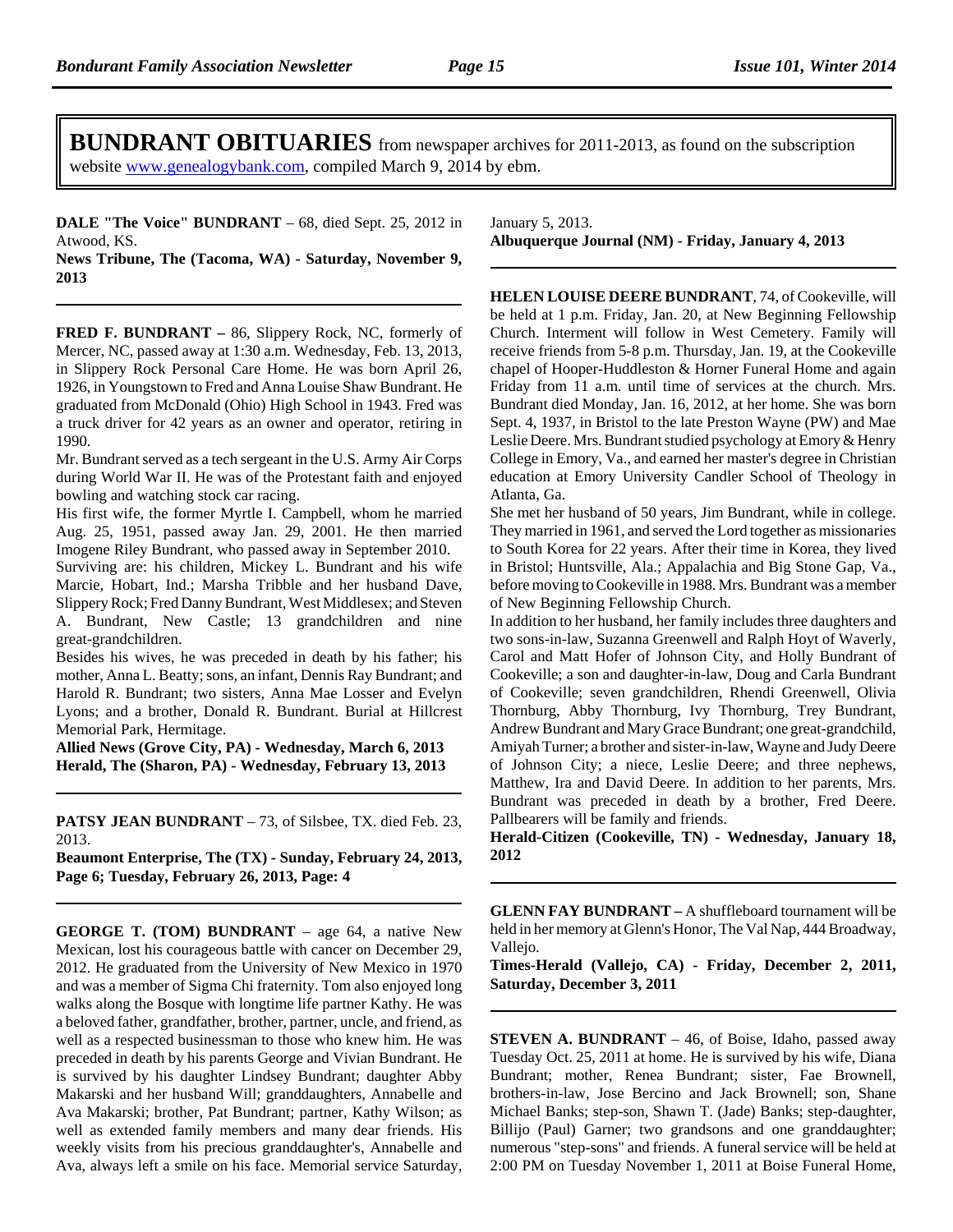Aclesa Chapel (8209 Fairview Ave Boise-across from Winco). A reception will follow the service at Billijo's home at 9485 Lorinda, Boise, Id. 83704.

**Idaho Statesman, The (Boise, ID) - Saturday, October 29, 2011, Sunday, October 30, 2011**

**ANNA BUNDRANT RIVERA** – 95, Palm Coast, a retired nurse, died Tuesday, June 28, 2011.

**Daytona Beach News-Journal (FL) - Wednesday, June 29, 2011**

**DONALD JERRY BUNDRANT** – of Richland, WA, passed away April 4, 2011 peacefully at home with family at his side. He was the 5th of 6 children born to John and Elizabeth Bundrant on December 10th 1940 in Richland Washington.

Donald enlisted into the United States Navy in 1960 and proudly served his country during twenty years of military service. During his Naval career, Donald completed multiple deployments throughout the world in support of the Cold War and performing humanitarian assistance. In 1966 and 1969 Donald served in the Vietnam War. His unit patrolled Vietnamese rivers and coastal waters conducting maritime intervention and supporting combat operations. In 1980, Donald retired from the Navy after twenty years as a Chief Petty Officer Boiler Technician in Norfolk Virginia. His decorations include but are not limited to the Republic of Vietnam Campaign Medal with Device, National Defense Medal, Armed Forces Expeditionary Medal, Navy Achievement Medal (Multiple), and Navy Good Conduct Medal (Multiple).

In 1982 Donald went to work for the Puget Sound Naval Shipyard, shop 41, in Bremerton, Washington, as a Boiler Technician, retiring early in 1993. Donald, a self-taught mechanic, was known by his family and friends regarding his expertise on minor automotive repairs up to complete car and engine overhaul. In his retirement years Donald enjoyed being able to spend more time in his garage working on his passions such as auto mechanics and woodworking. He was also known for being able to fix just about anything that was brought his way. He loved family gatherings and always had a story or a joke to share. In his younger years he was an avid outdoorsman who enjoyed hunting deer and fishing with his closest friends, Verne and Hutch.

Donald was preceded in death by his parents, John P. Bundrant and Elizabeth M. Bundrant; his sister Betty R. Bundrant-Freeman; and his brothers, Talmadge P. Bundrant, William H. Bundrant and Sherman L. Bundrant; his Niece Fern Briceno; and his Great Nephew Devon Riley.

He is survived by his wife of 21 years, Sandra M. Bundrant; Brother, Robert P. Bundrant and his wife Annette; his first wife, Christy M. Folden; daughters, Debra L . Lane, Dawnell M. Vaughn and her husband Scott, Delena E. Josephsen and her husband Thad, Laurie Rebar and Jackie Bahr; sons, Jeff Boe, Jim Rebar, Bruce Boe and his wife Heidi; 22 Grandchildren and 7 great-grandchildren; many nieces and nephews; and his loving dogs, Rusty and Max.

Donald's cremains will be laid to rest beside his parents whom he missed and loved dearly; a graveside memorial service on June 4th 2011 at Sunset Memorial Gardens, Richland, WA.

**Tri-City Herald (Kennewick, WA) - Wednesday, April 6, 2011, Friday, May 27, 2011**

**Kitsap Sun (Bremerton, WA) - Wednesday, June 1, 2011**

**SHERMAN L. BUNDRANT** – 75, of Hammett, ID, died on December 23, 2010 at a Boise hospital.

**Idaho Statesman, The (Boise, ID) - Friday, December 24, 2010**

**NINA ROBINSON BUNDRANT** – 77, formerly of Mattoon, TN, passed away Sunday, Nov. 21, 2010 in Savannah, TN. Nina was born in Etna, IL on August 18th, 1933, the daughter of the late Isaac Robinson and Clara Beals Robinson Winings. She was a retired convenience store operator. She loved craft work, crossword puzzles and sewing.

Survivors include two daughters, Tommie Short of Adamsville, Tenn., and Shelia Eslinger of Stockton, Mo.; one brother, Bill (Betty) Robinson of Mattoon; 5 grandchildren; and 3 great-grandchildren. Nina was preceded in death by one daughter, Brenda Flood of Brownstown; 2 sisters, Maxine Rickleman of Griffith, Ind., and Bonnie Harris of Mattoon; and 2 brothers, Bob Robinson and Floyd Robinson, both of Mattoon.

**Journal Gazette (Mattoon, IL) - Tuesday, November 30, 2010 Times-Courier (Charleston, IL) - Tuesday, November 30, 2010**

**GEORGE W. BUNDRANT** – 91, born in Exeter, Virginia on March 27, 1919, passed away on Tuesday, November 23, 2010 in Albuquerque, NM: father, grandfather, great-grandfather, brother and friend. George is survived by his two sons, Pat and Tom; four grandchildren, Brenna Aschbacher, Lindsey Bundrant, Bryan Bundrant, and Abby Makarski; seven great-grandchildren; one sister; and one brother. He moved to Albuquerque, New Mexico in 1938 and worked in the steel and building material business until his retirement.

He was a veteran of WWII. George enjoyed growing tomatoes and always prided himself in having the first ripe tomato of the season. He will be greatly missed by family and friends.

Services Tuesday, November 30, 2010, at Chester T. French Memorial Mausoleum Chapel, with interment at Sunset Memorial Park.

**Albuquerque Journal (NM) - Sunday, November 28, 2010**

**HAROLD ROMAINE BUNDRANT** – 50, Kennerdell, PA **Herald, The (Sharon, PA) - Thursday, January 28, 2010 Allied News (Grove City, PA) - Saturday, January 30, 2010**

**END OF BUNDRANT OBITUARIES 2010 - 2014** These obituaries were gathered from the archives on www.genealogybank.com March 16, 2014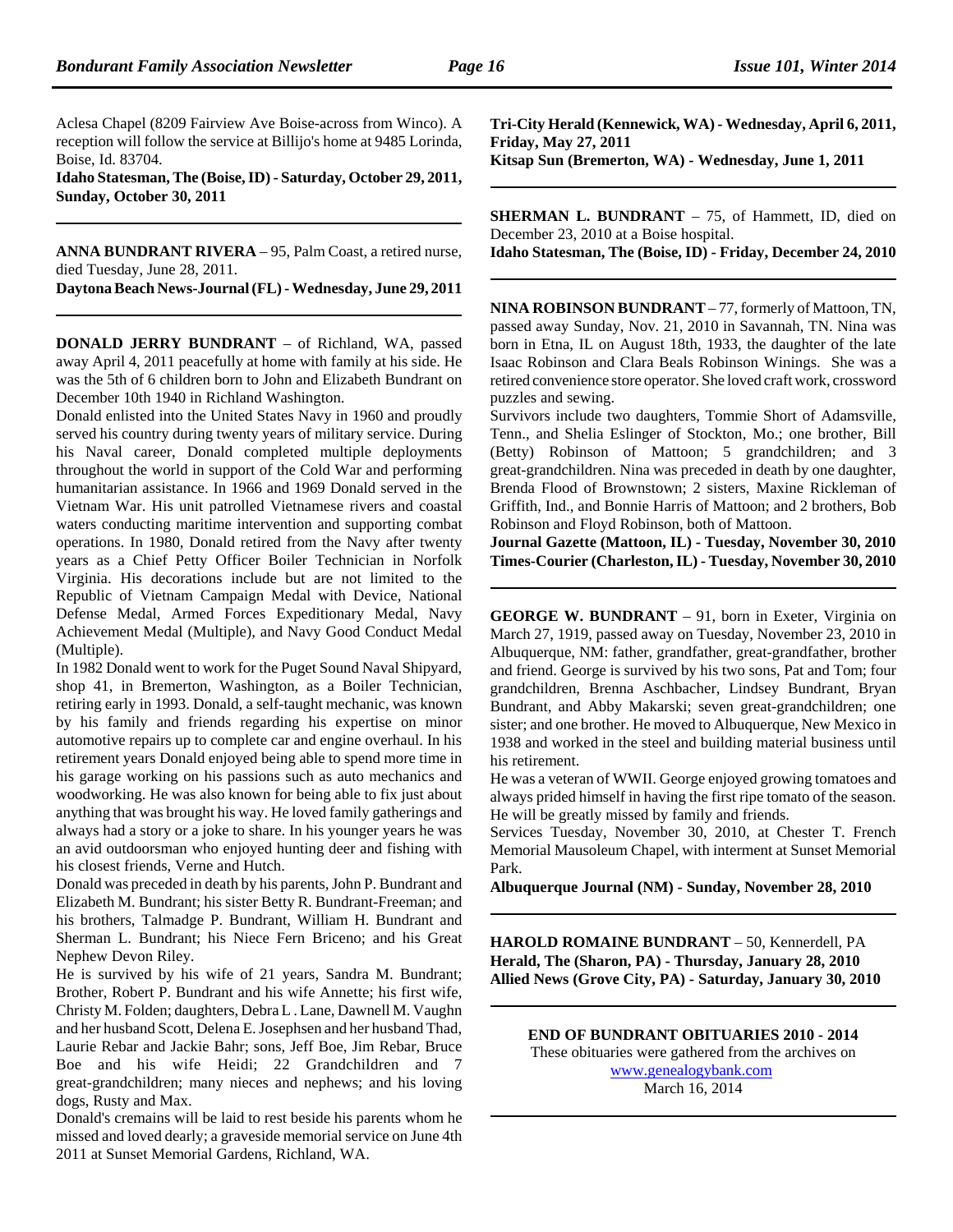**BUNDREN OBITUARIES** from newspaper archives for 2012-2013, as found on the subscription website www.genealogybank.com, compiled March 9, 2014 by ebm.

**SHIRLEY NADEAN (LIVELY) BUNDREN** – Lyons, KS (formerly of Enid, Okla.) Bundren, Shirley NaDean (Lively), 63, beloved wife, mother and grandmother "Nanny," has gone to be with her Lord and Savior Friday, Sept. 6, 2013.

Shirley was born in Atlanta, Ga., to Marvin and Mayme Lively and later moved to Dallas, Texas, where she grew up and was raised by her mother and stepfather, James Doyle Chapman.

She later moved to Enid, Okla., where she married Larry Bundren at Davis Park Christian Church on Aug. 1, 1981. She is survived by her husband and best friend of 33 years, Larry; daughter, Marie Deering and husband James of Lyons; son, Travis Selvey and wife Zondra of El Reno, Okla.; grandchildren, Tanner and Tyler Deering; brother, Doyle Chapman Sr. and wife Elberta of Enid, Okla.; and many nieces and nephews. She was preceded in passing by her parents and stepfather, and sister, Bobbie.

Enid News and Eagle (OK) - Wednesday, September 11, 2013

**BUNDREN, RICKEY WAYNE** - age 58, of Knoxville, passed away on Thursday, December 20, 2012. He was preceded in death by his father and mother, Charlie Bundren and Helen Pique; brother, Michael Bundren. He is survived by his children and their spouses, Christy, Rickey (Kary), Melissa (Brad), and Evie; grandchildren, Kelton, Aubrey, Kendall and Kinsley; brothers and sisters and their spouses, Charlie Ray (Sharon), Betty, Danny, Darlene, and Terry; several nieces and nephews; girlfriend, Pam Miller; family friend, Shirley Monroe. Interment at Bookwalter Cemetery.

**Knoxville News Sentinel (TN) - Tuesday, December 25, 2012**

**ORVAL G. BUNDREN** – 88 of Crab Orchard, passed away peacefully at 9:15 a.m. Thursday, May 9, 2013, at Carrier Mills Nursing and Rehabilitation Center of Carrier Mills. He was born in rural Williamson County, near the Palzo community, on Friday, April 17, 1925, the son of Roscoe and Ollie (Rodgers) Bundren. Orval was united in marriage to Mary Ada Boyd on Saturday, March 4, 1944, in the Arnold View community of rural Creal Springs, and together shared over 62 years of marriage until her death on Saturday, February 3, 2007.

He is survived by two daughters and sons-in-law, Brenda and Jerry Upchurch of Marion, and Robin and David McKenzie of Marion; two sons and daughters-in-law, Gary and Sharon Bundren of Marion, and Bob and Pamela Bundren of Marion; eight grandchildren, Brad Segers and wife, Amanda, Shelly Cain and husband, Brent, Mike Bundren and wife, Melissa, Jeff Bundren and wife, Patty, Bobby Bundren and wife, Brooke, Andy Bundren and wife, Marcy, Brian Bundren and wife Charity and Aubrey McKenzie; six step grandchildren, Shalani Gates and husband, Andy, Paula Stanley and husband, Mark, Angie Dowdy and husband, Jesse, Suzanna Lee and husband, Eric, Benjamin Boulton and wife, Shelley and Natalie Hooker and husband, Dennis; 16 great-grandchildren, Brocton Bundren, Cole Bundren, Jordan Bundren, Lexie Bundren, Kaylee Barnes, Beau Barnes, Zane Cain, A. J. Segers, Ava Segers, Madison Bundren, Brady Bundren, Mikayla Bundren, Miranda Bundren, Melaina Bundren, Caleb Bundren and Chloe Bundren; six step-grandchildren; one step great-great grandson; sister, Edith Tanner of Marion; special friend and neighbor, Charles Graves of Crab Orchard, a host of nieces, nephews, other extended family members and many friends.

He was preceded in death by his parents, wife; infant twin daughter, Robbie Verlaine Bundren; two sisters, Myrtle Edwards and Helen Rector and three brothers, Lloyd and Ernest Bundren and his twin brother, Norval Bundren. Interment next to his wife in Simmons Cemetery east of Creal Springs.

Marion Daily Republican, The (IL) - Friday, May 10, 2013, Monday, May 20, 2013 Page: 5A

**ASBURY, JEWEL BUNDREN HUTSELL** went home to be with the Lord at 7:30 a.m. on Friday, October 12, 2012 at the age of ninety-five. Mrs. Asbury was born in Knoxville, Tennessee on March 16, 1917 and was a graduate of Central High School. Jewel was a longtime member of Fifth Avenue Baptist Church. She was a retired employee of the Power Equipment Company following many years of service and after her retirement she volunteered for many years at The Love Kitchen. Preceded in death by her parents, Frank and Bessie Bundren; sister, Aretta Kelly, first husband, Robert Hutsell; son, Robert Frank Hutsell; second husband, James E. Asbury; niece, Pat Keylon; step daughter, Barbara Asbury. She is survived by her grandsons and their spouses, Greg and Tina Hutsell and Randy and Corine Hutsell; great granddaughters, Chelsea, Casey and Caitlin Hutsell; niece, Retta Ellis; daughters-in-law, Patricia Hutsell and Jerry Hutsell; step daughter and spouse, Doris and Dave Luening; step son and wife, Stewart and Jennifer Asbury; great nephews and their spouses, Reed and Lisa Ellis and Eric and Melinda Ellis; great niece and spouse, Kelly and Eric Stroud; many loving nieces, nephews, and step grandchildren.

**Knoxville News Sentinel (TN) - Sunday, October 14, 201, Monday, October 15, 2012**

**JOHN ROBERT (Bob) BUNDREN** - Harrisburg, Ill,. 81, died March 31, 2012, at his residence in Harrisburg. Bob was born in Stonefort on April 20, 1930, to Iva (Reeder) and John E. Bundren; later, his family moved to Harrisburg where he attended Malan Jr. High School.

As a young man, Bob worked at various service stations in Harrisburg and at the age of 18 he met and married his life partner of 63 years, Dorothy Pearcy. Bob and Dorothy were blessed with three children, Steven (Janet) Bundren, Debra (Bruce) Allen and Tamara (Jim) McGuire. They were further blessed with six grandchildren, Joshua (Alesha) Allen, Jacob (Keely) Allen, Jace McGuire, Maegan, Larra and Blaine Bundren. The blessings kept coming for Bob and Dorothy when Luke Jacob Allen and Parker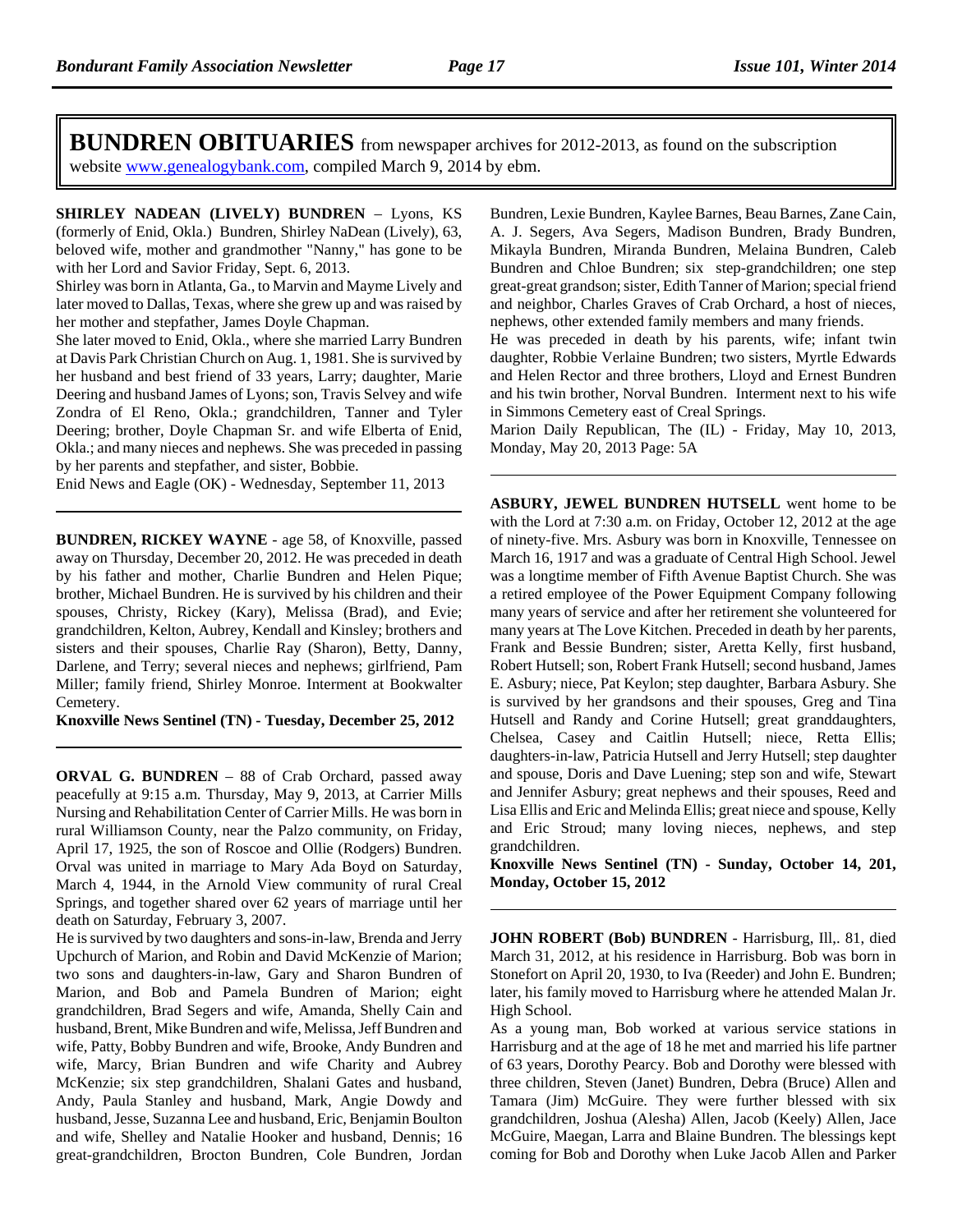Clarida came into their lives, two wonderful great-grandchildren. Bob worked on many construction and road projects in the area through the Operating Engineers Local 318 where he mastered the skills of heavy equipment operation and earned the respect of many co-workers. He spent several years working with the Sahara Coal Company, a career that was shortened due to a back injury. Bob went on to earn his G.E.D. and then spent time working in real estate sales. Bob later worked in car sales with his lifelong friend, Buddy Pool of Pool Pontiac. He retired in 1988. He served as campground host at the Glen O. Jones State Fish and Wildlife Area for many years where his outgoing personality, keen sense of humor, and friendly manner made his campsite a favorite spot to visit for all that came to know him.

His gazebo at his residence on Ledford Street was frequented by many friends from all walks of life including local law enforcement, mail carriers, businessmen, neighbors and old acquaintances who wanted to get a good conversation flavored with smiles, laughter and a humorous take on the recent town gossip. Any phone call to his residence when answered by him most always "treated" the caller to a dose of his unique sense of humor which was always funny even when the call was to address an urgent or serious topic. Bob was the quintessential jokester. He was thought of as a wonderful father by his children and had their love, admiration and respect always and forever.

Bob was a member of McKinley Avenue Baptist Church for more than 50 years and previously served as a deacon and Sunday school teacher. He loved camping and riding his motorcycle, but most of all he enjoyed vacationing with his family.

Bob Bundren served the Harrisburg Masonic Lodge No. 325 for 58 years. He was twice the Past Master, which included serving as Master of the Lodge during the centennial in 1959. Throughout his years of service, Bob mentored and instructed many acquaintances, friends, and family members. Bob was so pleased when all of the Past Masters pictures were displayed in the new Lodge.

Bob is survived by his wife, the former Dorothy Searcy; son, Steve and family; daughter, Tamara and family; son-in-law, Bruce Allen and family; grandchildren; great-grandchildren; three sisters, Betty Meadows of Michigan, Linda (Jack) Simpson of Harrisburg and Theresa (Larry) Baker of Texas; and several nieces and nephews. He was preceded in death by his parents; and beloved daughter, Debra Allen.

**Evansville Courier & Press (IN) - Friday, April 13, 2012, p. 6A Harrisburg Daily Register (IL) - Friday, April 13, 2012, p. A6 Southern Illinoisan (Carbondale, IL) - Friday, April 13, 2012**

**END 2012 - 2013 BUNDREN OBITS**

These obituaries were gathered from the archives on www.genealogybank.com March 16, 2014

## **BUNDRUM OBITUARIES** from newspaper archives for 2012-2013, as found on the subscription website www.genealogybank.com, compiled March 9, 2014 by ebm.

**I.V. 'IVEY' BUNDRUM** – 92, of Lithia Springs, GA, died February 17, 2014. Funeral Wednesday, Feb. 19, 2014, burial at Powder Springs City Cemetery.

**Douglas County Sentinel (GA) - Monday, February 17, 2014**

**BILLIE JEAN BUNDRUM** – Arkabutla, TN - age 73, died December 19, 2013. Pate-Jones, 662-562-4481 Commercial Appeal, The (Memphis, TN) - Saturday, December 21, 2013, Page: 4

**HERBERT BUNDRUM** – 78, of Cartersville, GA, died Thursday. Graveside service, Monday, March 25, Morris Cemetery, Powder Springs.

Atlanta Journal-Constitution, The (GA) - Sunday, March 24, 2013, Page: B10

**ROLAND EUGENE "GENE" BUNDRUM** – 65 of Lithia Springs died Feb. 23, 2012. **Douglas County Sentinel (GA) - Thursday, February 23, 2012**

#### **MR. JODY THOMAS (J.T.) BUNDRUM**– age 70, of Temple,



*Jody Thomas Bundrum, furnished by Linda Carroll Deakins on the BFA Facebook page*

GA died Saturday, November 30, 2013, in Tanner Medical Center, Carrollton. Jody was born June 2, 1943, in the New Georgia Community in Paulding County to the late James A. Bundrum and the late Minnie Grace Brown Bundrum.

He was a proud Veteran of the Vietnam War, having served our Country in the United States Army until he was honorably discharged on April 26, 1968. During his service he received many commendations including the Silver Star, awarded on July 4, 1968, "for gallantry in action involving close combat against an armed, hostile force in the Republic of Vietnam," with recognition that "his extraordinary heroism in close combat against a Viet Cong force is in

keeping with the highest traditions of the military service and reflected great credit upon himself, 9th Infantry Division and the United States Army."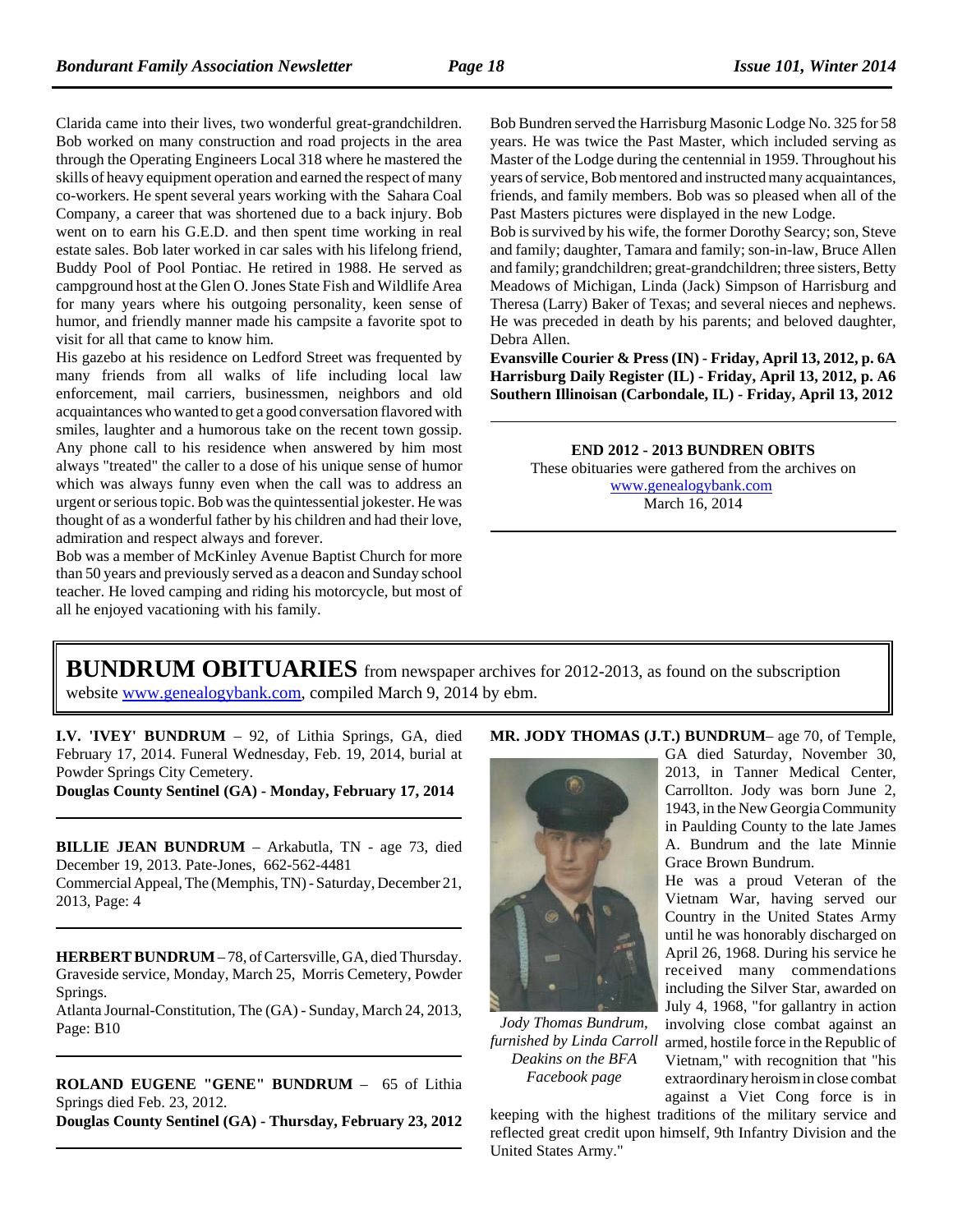Jody was a Christian, and was retired from Tee Pak Printing Company. One of his greatest interests was Paleontology, the study of fossils, with his dedicated efforts in this field leading to several discoveries which will soon be on display at Ohio State University. He was also a beloved Waffle House regular, and enjoyed attending reunions with fellow Vietnam War Veterans.

Survivors include his daughter and son-in-law, Michelle and Joe Moreland of Woodstock; son and daughter-in-law, Marty and Monica Bundrum and their two sons, Lance and Dawson of Temple; brother and sister-in-law, Grady and Francine Bundrum of Douglasville; sister, Montine Alexander of Atlanta; and a number of nieces and nephews. In addition to his parents, he was preceded in death by his brother, Lawrence Bundrum.

A cryptside service with full Military Honors will be conducted Thursday, December 12, 2013, at 11 a.m. at the Georgia National Cemetery in Canton, Georgia, with a procession escorted by the Patriot Guard Riders leaving the funeral home at 9:30 a.m. In lieu of flowers, the family respectfully requests donations be made to the Patriot Guard Riders either by mail at 6641 E. 85th Street North, Owasso, OK 74055 or online at www.patriotguard.org

**Times-Georgian (Carrollton, GA) - Saturday, November 30, 2013, Saturday, December 7, 2013**

**ELLA PEARL BUNDRUM** – 92, Jacksonville, AL - Funeral Wednesday, June 5, 2013, burial in Hillcrest Cemetery. Mrs. Bundrum died June 2, 2013 at RMC. Survivors include three daughters, Joan Stevenson, Shirley Andrews, and Sandra Pock; a son, Roger Bundrum; 16 grandchildren; and 22 great-grandchildren. Mrs. Bundrum was a native of Jacksonville, AL, but lived several years in California. She was a loving wife, mother, grandmother and great-grandmother and will be missed by all. She was preceded in death by her husband, Richard Bundrum; a daughter, Sarah Standridge; a son, Cecil Bundrum; and a grandson, Ronald Bundrum.

**Anniston Star, The (AL) - Tuesday, June 4, 2013**

**TRAVIS J. BUNDRUM** – 69, Jacksonville, AL, Funeral Sunday, April 14, 2013, burial in Greenlawn Memorial Gardens with full military honors. Mr. Bundrum died Tuesday, April 9, 2013 at RMC Jacksonville. He is survived by his daughter, Rhee Bundrum-Nichols and her husband, David, of Jacksonville; his son, Travis J. "T.J." Bundrum Jr., of Jacksonville; four grandchildren, Davis Ballard, Kaleb Slaton, Cara Nichols and Connor Nichols, all of Jacksonville; one niece, Martha Jones, of Jackson, Ga.; one nephew, Kenneth W. Bundrum Jr., of Sarasota, Fla.; and several great-nieces and great-nephews.

Pallbearers will be military. Honorary pallbearers will be Davis Ballard, Kaleb Slaton, Connor Nichols, Nathan Hill, David Nichols, Geoff Meers, Jeff McCurdy, Matt Deason, Steve Bailey, Daniel Coheley and Barrett Coheley.

Mr. Bundrum was retired from the Alabama Army National Guard and he retired from the Anniston Army Depot with over 25 years of service in security. He was a member of Friendship Baptist Church and a devoted father and granddaddy. Mr. Bundrum was a simple man with a big heart who loved his family dearly. He will be greatly missed by all who knew him.

He was preceded in death by his wife, Pamela Sexton Bundrum; his parents, Claude and Margaret Tibbits Bundrum; and his brother, Kenneth Waymon "Sonny" Bundrum Sr.

**Jacksonville News, The (AL) - Tuesday, April 16, 2013 Anniston Star, The (AL) - Friday, April 12, 2013, Saturday, April 13, 2013**

**KENNETH "SONNY" BUNDRUM** – 71, Jackson, GA - Funeral Sunday, April 7, 2013, burial at Greenlawn Memorial Gardens. Mr. Bundrum passed away on Friday, March 29, 2013, in his home in Jackson, Georgia.

He is survived by his daughter, Martha Bundrum Jones and son-in-law, Eric Jones, of Jackson, Ga.; son, Kenneth W. Bundrum Jr. and daughter-in-law, Romana Bundrum, of Sarasota, Fla.; one brother, Travis J. Bundrum Sr., of Jacksonville, Ala.; eight grandchildren, Jessica Jones Phillips, of Locust Grove, Ga., Jacob Jones, of Jackson, Ga., Luke Bundrum, of Lancaster, S.C., Jared Jones, of Jackson, Ga., Justin Jones, of Asheville, N.C., Twila Smith, of Charlotte, N.C., Jacqueline Jones, of Athens, Ga., Cody Bundrum, of Charlotte, N.C.; four great-grandchildren, Gloria Faith Marie Henderson, Camden Bundrum, Lincoln Jones, and Cayden Bundrum; and several nieces and nephews. Pallbearers will be Jacob Jones, Jared Jones, Justin Jones, Luke Bundrum, Cody Bundrum and T.J. Bundrum.

Sonny was born on January 5, 1942 in Jacksonville, Alabama to the late Claude Bundrum and Margaret Gordon Bundrum. He graduated from Jacksonville High School and then went on to work for Eastern Airlines for 25 years as a Freight Agent. Sonny was married to the love of his life Charlotte Boozer Bundrum for 34 years.

He was a devoted family man and was in many ways generous to both family and many friends. Sonny had a lifelong passion for his favorite baseball team the Atlanta Braves. He also loved to fish and watch football. Sonny proudly served in the Alabama National Guard.

**Jacksonville News, The (AL) - Tuesday, April 9, 2013**

**END 2012-2013 BUNDRUM OBITS** These obituaries were gathered from the archives on www.genealogybank.com March 16, 2014

**The torch has been passed**

Mary Bondurant Warren has been the editor and "resident genealogist" for BFA since its inception. She stepped down after issue #100 was mailed in December 2013. Your new editors are her eldest daughter Eve and husband Rick Mayes of Pocataligo, GA. Mary will still be involved with BFA. Please send any news, photos, clippings or tidbits of

Bondurant-related information to Eve by email ebmayes@windstream.net or by "snail mail" to Eve B. Mayes, 270 Wesley Chapel Road, Danielsville, GA 30633. Thank you!